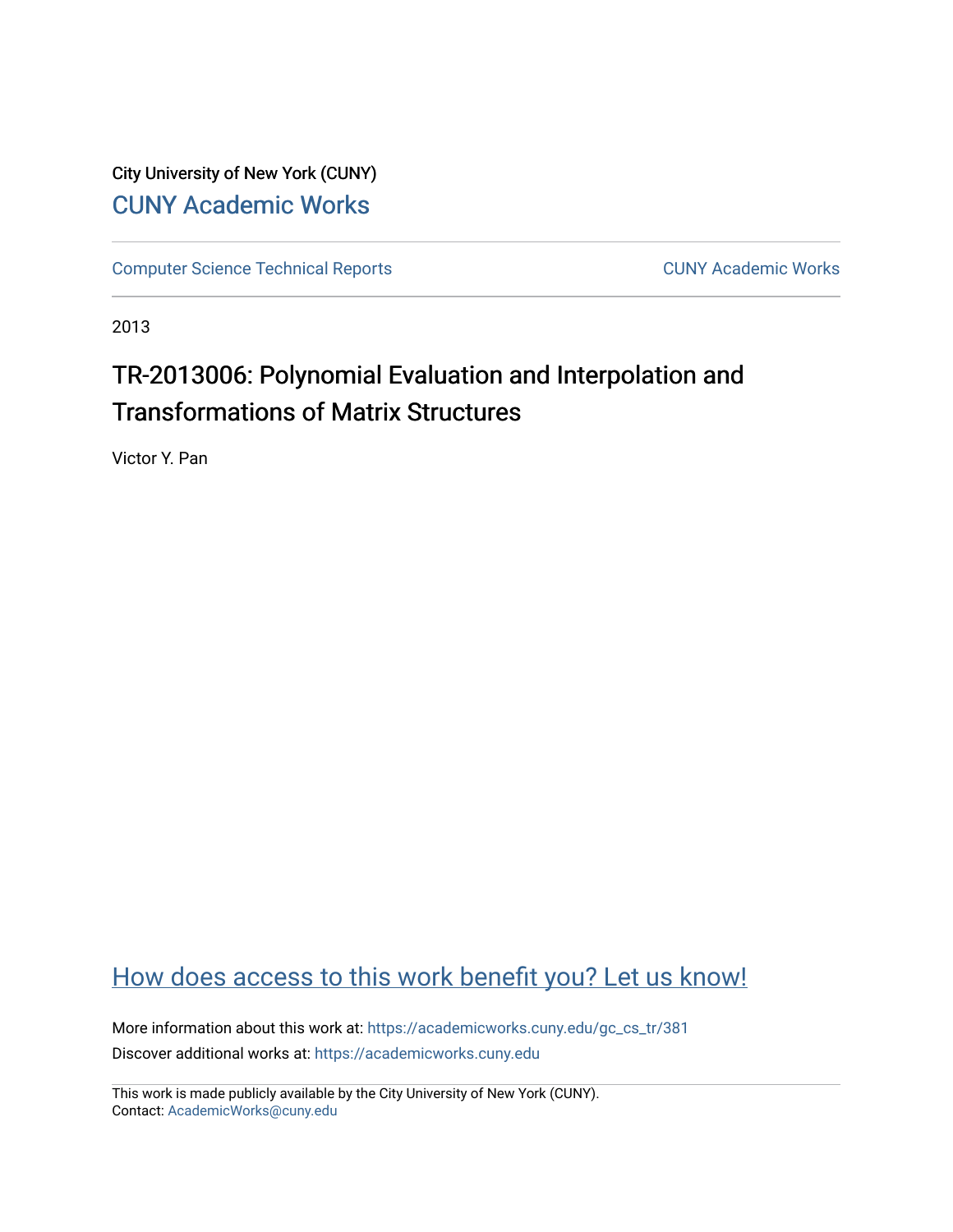## Polynomial Evaluation and Interpolation and Transformations of Matrix Structures

Victor Y. Pan

Department of Mathematics and Computer Science Lehman College and the Graduate Center of the City University of New York Bronx, NY 10468 USA victor.pan@lehman.cuny.edu, home page: http://comet.lehman.cuny.edu/vpan/

Abstract. Multipoint polynomial evaluation and interpolation are fundamental for modern numerical and symbolic computing. The known algorithms solve both problems over any field of constants in nearly linear arithmetic time, but the cost grows to quadratic for numerical solution. We decrease this cost dramatically and for a large class of inputs yield nearly linear time as well. We first restate our tasks as multiplication of a Vandermonde matrix and its inverse by a vector, then transform this matrix into other structured matrices, and finally apply a variant of the Multipole celebrated techniques to achieve the desired speedup for the computations with polynomials, Vandermonde matrices and their transposes. An important impact of our work is a new demonstration of the power of the method of the transformation of matrix structures, which we proposed in [P90]. At the end we comment on further applications and extension of this method to computations with structured matrices, polynomials, and rational functions.

Key words: Polynomials, Rational functions, Multipoint evaluation, Interpolation, Vandermonde matrices, Cauchy matrices, Transformation of matrix structures, Multipole method

AMS Subject Classification: 12Y05, 15A04, 47A65, 65D05, 68Q25

### 1 Introduction

Multipoint polynomial evaluation and interpolation are fundamental for modern numerical and symbolic computations. Both problems can be solved in nearly linear arithmetic time over any field [F72], [H72], [MB72], [BP94], [P01], [GG03]. For numerical solution, in the presence of rounding errors, however, these algorithms are prone to error propagation, and in spite of some research advances, say, in [PSLT93], [P95], and [PZHY97], the users employ quadratic time algorithms (cf. [KZ08], [BF00], [P64], [BP70], [BEGO08]). We propose new numerical algorithms that accelerate the known algorithms dramatically and for a large class of inputs solve both problems also in nearly linear arithmetic time.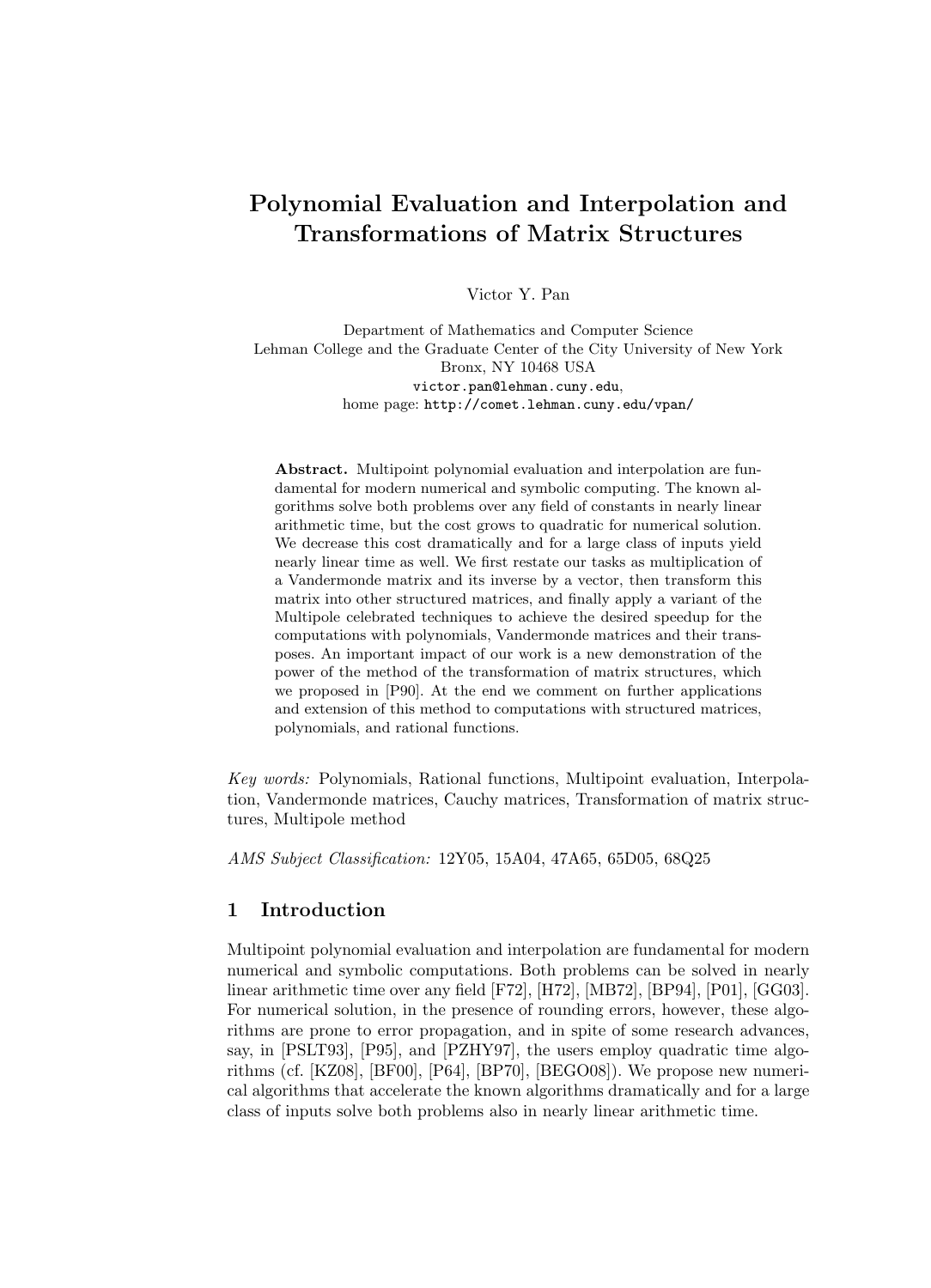We first employ the known equivalence of our tasks to multiplication of a Vandermonde matrix and its inverse by a vector and then propose a novel FFTbased reduction of these computations to operations with HSS matrices. ("HSS" is the acronym for "hierarchically semiseparable".) Finally we apply the efficient numerical algorithms of [MRT05], [CGS07], and [XXG12], based on the Multipole celebrated techniques of [GR87] and [CGR98]. Overall this enables dramatic acceleration of the known numerical algorithms, and for a large class of inputs we yield nearly linear arithmetic time for approximate multipoint polynomial evaluation and interpolation as well as for multiplication by vectors of a Vandermonde matrix and its transpose and inverse (see Theorem 15).

Our advance can be extended to computations with some popular classes of matrices having structures of Vandermonde and Cauchy types and is a new demonstration of the power of transformation of matrix structures, proposed in [P90]. Previous combinations of this method with the Multipole techniques enabled efficient approximate numerical solution of a nonsingular Toeplitz linear system of equations by using nearly linear arithmetic time [MRT05], [CGS07], and [XXG12]. We extend the power of this ingenious work to a broader class of structured matrices, including Vandermonde matrices, and in Section 9 and [Pa] we comment on further applications and extension of this method to computations with polynomials, structured matrices and rational functions.

We organize our paper as follows. In the next three sections we recall some definitions and basic results for general, banded, block diagonal and block tridiagonal matrices as well as the evaluation and interpolation tasks for polynomials and rational functions and fast FFT-based reduction of these tasks to each other and to multiplication of Vandermonde and Cauchy matrices and their inverses by a vector. In Section 5 we cover some HSS techniques. In Section 6 we approximate Cauchy matrices by HSS matrices, and in Section 7 we devise our nearly optimal algorithms. In Section 8 we extend these algorithms to a wider class of matrices based on their displacement representation. We refer the reader to [Pa] on a more comprehensive treatment of this subject. We conclude the paper with Section 9, where we summarize our study and suggest some natural research directions.

#### 2 Definitions and auxiliary results

Hereafter "flop" stands for "arithmetic operation performed in the field  $\mathbb C$  of complex numbers with no error".  $|\mathcal{S}|$  denotes the cardinality of a set  $\mathcal{S}$ .

 $M = (m_{i,j})_{i,j=0}^{m-1,n-1}$  is an  $m \times n$  matrix.  $M^T$  is its transpose,  $M^H$  is its Hermitian transpose. For two sets  $\mathcal{I} \subseteq \{1, ..., m\}$  and  $\mathcal{J} \subseteq \{1, ..., n\}$ , define the submatrices  $M(\mathcal{I}, \mathcal{J}) = (m_{i,j})_{i \in \mathcal{I}, j \in \mathcal{J}}$ . Write  $M(\mathcal{I}, .) = M(\mathcal{I}, \mathcal{J})$  where  $\mathcal{J} =$  $\{1,\ldots,n\}.$  Write  $M(.,\mathcal{J})=M(\mathcal{I},\mathcal{J})$  where  $\mathcal{I}=\{1,\ldots,m\}.$   $\mathcal{C}(B)$  and  $\mathcal{R}(B)$ are the sets of indices of the row and column sets of a submatrix  $B$  of  $M =$  $(m_{i,j})_{i,j=1}^{m,n}$ , respectively.  $\mathcal{R}(B) = \mathcal{I}$  and  $\mathcal{C}(B) = \mathcal{J}$  if and only if  $B = M(\mathcal{I}, \mathcal{J})$ . An  $m \times n$  matrix M has a non-unique generating pair  $(F, G^T)$  of a length  $\rho$  if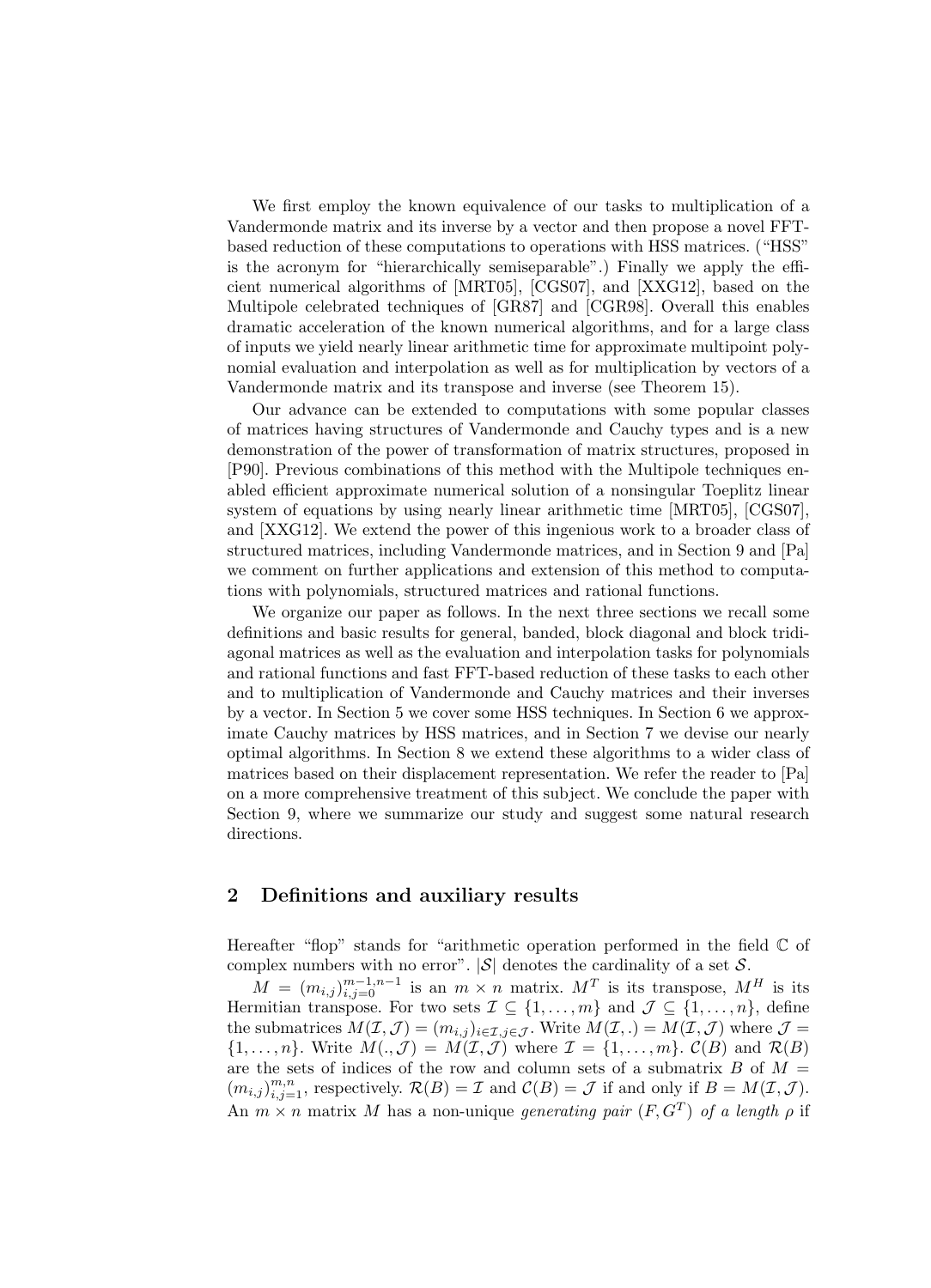$M = FG^T$  for two matrices  $F \in \mathbb{C}^{m \times \rho}$  and  $G \in \mathbb{C}^{n \times \rho}$ . The rank of a matrix is the minimum length of its generating pairs.

**Theorem 1.** A matrix M has a rank  $\rho$  if and only if it has a nonsingular  $\rho \times \rho$  submatrix  $M(\mathcal{I}, \mathcal{J})$ , and if so, then  $M = M(., \mathcal{J})M(\mathcal{I}, \mathcal{J})^{-1}M(\mathcal{I}, .)$ , that is  $(M(.,\mathcal{J}),M(\mathcal{I},\mathcal{J})^{-1}M(\mathcal{I},.)$  and  $(M(.,\mathcal{J}),M(\mathcal{I},\mathcal{J})^{-1}M(\mathcal{I},.)$  are generating pairs of M of length  $\rho$ .

We refer to generating pairs and triples such as  $(M(., \mathcal{J}), M(\mathcal{I}, \mathcal{J})^{-1}, M(\mathcal{I}, .))$ as generators.

 $(B_0 \mid \ldots \mid B_{k-1})$  is a  $1 \times k$  block matrix with k blocks  $B_0, \ldots, B_{k-1}$ , whereas  $D_B = \text{diag}(B_0, \ldots, B_{k-1}) = \text{diag}(B_j)_{j=0}^{k-1}$  is a  $k \times k$  block diagonal matrix with k diagonal blocks  $B_0, \ldots, B_{k-1}$ , possibly rectangular. For  $1 \times 1$  blocks  $b_j = B_j$ we arrive at a vector  $\mathbf{b}^T = (b_0 \mid \ldots \mid b_{k-1})$  and a  $k \times k$  diagonal matrix  $D_{\bf b} = \text{diag}(b_j)_{j=0}^{k-1}$ , respectively.  $O = O_{m,n}$  is the  $m \times n$  matrix filled with zeros.  $I = I_n = \text{diag}(1)_{j=0}^{n-1}$  is the  $n \times n$  identity matrix. An  $n \times n$  matrix M is nonsingular if  $rank(M) = n$  or equivalently if it has the inverse  $X = M^{-1}$  such that  $XM = MX = I$ . M is a  $k \times l$  unitary matrix if  $M^HM = I_l$  or  $MM^H = I_k$ . These two equations imply one another and imply that  $M^H = M^{-1}$  if  $k = l$ .

 $\alpha(M)$  and  $\beta(M)$  denote the numbers of flops required for computing the vectors Mu and  $M^{-1}$ u, respectively, maximized over all vectors u and minimized over all algorithms, and we write  $\beta(M) = \infty$  where the matrix M is singular. The straightforward algorithms support the following bound.

**Theorem 2.**  $\alpha(M) \leq (2m + 2n - 1)\rho - m < 2(m + n)\rho$  for an  $m \times n$  matrix M given with its generating pair of a length  $\rho$ .

 $||M|| = ||M||_2$  denotes the 2-norm of a matrix M. It holds that  $||U|| = ||V|| =$ 1 and  $||MV|| = ||UM|| = ||M||$  for any unitary matrices U and V. For an  $m \times n$ matrix M of a rank  $\rho$  we define its SVD or full SVD,  $M = S_M \Sigma_M T_M^H$  where  $S_M$  and  $T_M$  are square orthogonal matrices,  $S_M S_M^H = S_M^T S_M = I_m$ ,  $T_M T_M^H =$  $T_{M}^{H}T_{M} = I_{n}, \ \Sigma_{M} = \text{diag}(\text{diag}(\sigma_{j}(M))_{j=1}^{\rho}, O_{m-\rho,n-\rho}), \ \sigma_{j} = \sigma_{j}(M) = \sigma_{j}(M^{H})$ is the jth largest *singular value* of a matrix M for  $j = 1, \ldots, \rho, \sigma_j = 0$  for  $j > \rho$ ,  $\sigma_{\rho} > 0$ ,  $\sigma_1 = \max_{\vert\vert \mathbf{x} \vert\vert = 1} \vert\vert M\mathbf{x} \vert\vert = \vert\vert M \vert\vert$ , and

$$
\min_{\text{rank}(B) \le s-1} ||A - B|| = \sigma_s(A), \ s = 1, 2, \dots \tag{1}
$$

**Theorem 3.** Assume a  $3 \times 3$  block matrix  $M =$  $\sqrt{ }$  $\overline{1}$ U O X V B Y W O Z  $\setminus$ with  $\epsilon$ -rank at most p and with  $\sigma_\rho(B) > \epsilon$ . Then the matrix  $M_- = \begin{pmatrix} U & X \ W & Z \end{pmatrix}$  has norm at most  $\epsilon$ .

*Proof.* Equation (1) for  $s = \rho + 1$  implies that  $rank(M_{\epsilon}) \leq \rho$  for some  $\epsilon$ perturbation of the matrix  $M$ . It follows that this perturbation annihilates the matrix  $M_{-}$  because  $\sigma_{\rho}(B) > \epsilon$ , and so the matrix  $\Sigma_B$  has  $\epsilon$ -rank at least  $\rho$ .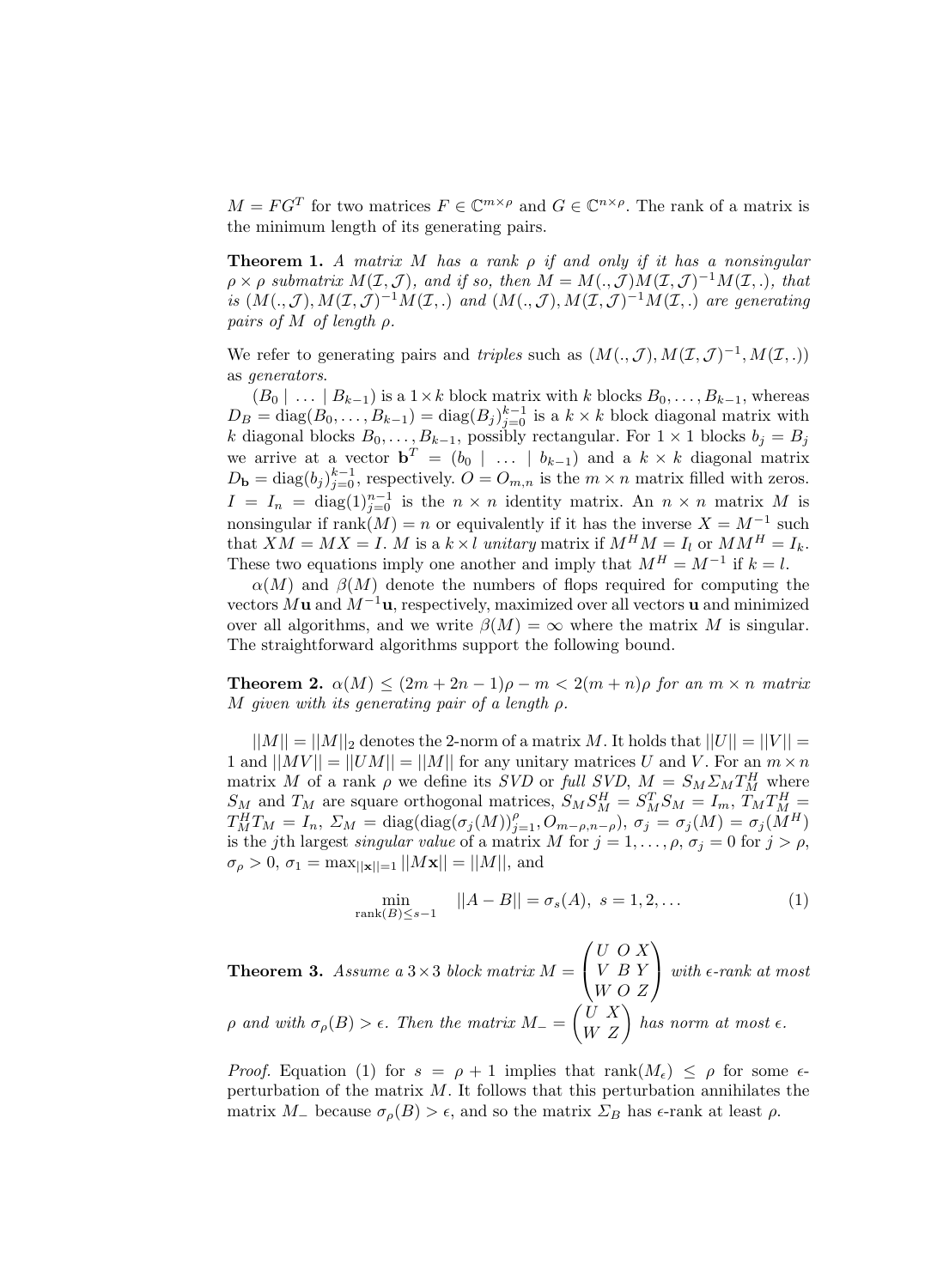Delete the  $n-\rho$  last columns of the matrices  $S_M$  and  $\Sigma_M$  and the  $m-\rho$  last rows of the matrices  $\Sigma_M$  and  $T_M^H$  and obtain compact SVD  $M = \bar{S}_M \bar{\Sigma}_M \bar{T}_M^H$ , defining a generating triple  $(\bar{S}_M, \bar{\Sigma}_M, \bar{T}^H)$  of the minimum length  $\rho$  for the matrix  $M$ . See [S98, Section 5.1] on the perturbation study of SVDs. Generating triples of the minimum length for a given matrix can be also supplied by its less costly rank revealing factorizations such as ULV and URV factorizations in [CGS07], [XXG12], and [XXCBa], where the matrices  $U$  and  $V$  are unitary, whereas the matrices  $L$  and  $R$  are triangular.

A matrix M is an  $\epsilon$ -approximation of a matrix M if  $||\tilde{M} - M|| \leq \epsilon$ . We similarly define other  $\epsilon$ -concepts such as the  $\epsilon$ -rank of a matrix M, denoting the integer  $\min_{\|\tilde{M}-M\|\leq\epsilon} \text{rank}(\tilde{M})$  (with the implication that  $\sigma_{\rho}(M) > \epsilon \geq$  $\sigma_{\rho+1}(M)$ , an  $\epsilon$ -basis for a linear space S of dimension k, denoting a set of vectors that  $\epsilon$ -approximate the k vectors of a basis for this space, and an  $\epsilon$ generator of a matrix, which is a generator of its  $\epsilon$ -approximation.  $\alpha_{\epsilon}(M)$  and  $\beta_{\epsilon}(M)$  replace the bounds  $\alpha(M)$  and  $\beta(M)$  where we  $\epsilon$ -approximate the vectors Mu and  $M^{-1}$ u instead of evaluating them. The numerical rank is the  $\epsilon$ -rank for small  $\epsilon$ . A matrix is *ill conditioned* if its rank exceeds its numerical rank.

**Theorem 4.** (See [S98, Corollary 1.4.19] for  $P = -M^{-1}E$ .) Suppose M and  $M + E$  are two nonsingular matrices of the same size and  $||M^{-1}E|| = \theta < 1$ . Then  $||I - (M + E)^{-1}M|| \le \frac{\theta}{1-\theta}$  and  $||(M + E)^{-1} - M^{-1}|| \le \frac{\theta}{1-\theta}||M^{-1}||$ . In particular  $||(M + E)^{-1} - M^{-1}|| \le 0.5 ||M^{-1}||$  if  $\theta \le 1/3$ .

#### 3 Banded, block banded, and block diagonal matrices

A matrix  $B = (b_{ij})_{i,j=1}^{m,n}$  has a lower bandwidth l, an upper bandwidth u, and less than  $(l + u + 1)$  min $\{m, n\}$  nonzero entries if  $b_{ij} = 0$  unless  $-l \leq j - i \leq u$ . Such matrix is called *banded* if  $l + u$  is small in context.

**Theorem 5.** (Cf. [GL96].) It holds that  $\alpha(B) = O((l+u+1)(m+n))$  and if the matrix B is nonsingular, then  $\beta(B) = O((l+u)^2n)$ .

An  $n \times n$  lower triangular banded matrix B with a lower bandwidth l such that  $n = kl$  can be expressed as a block bidiagonal matrix  $B = (B_{p,q})_{p,q=0}^{k-1}$  with  $l \times l$  blocks  $B_{p,q}$  where  $B_{p,q} = O$  unless  $0 \leq p - q \leq 1$ . (To extend the block bidiagonal representation to the case where  $n = (k-1)l + g$  and  $0 < g < l$ , embed the matrix into a proper  $(kl) \times (kl)$  block bidiagonal matrix or allow a  $g \times g$  block  $B_{0,0}$  or  $B_{k-1,k-1}$ .) If the matrix B is nonsingular, then the block diagonal matrix  $D_B = \text{diag}(B_q)_{q=0}^{k-1}$  is nonsingular as well, all diagonal blocks of the block bidiagonal matrix  $B' = D_B^{-1}B$  are equal to the identity matrix  $I_l$ , and so the matrix  $S = I_n - B'$  is filled with zeros, except for its first block subdiagonal. One can obtain such matrix by moving all block rows of a block diagonal matrix  $-\text{diag}(S_q)_{q=0}^{k-1}$  one block down. Note that  $S^k = O$ , obtain that  $\widehat{B}^{-1} = (I_n - S)^{-1} = I + S + \cdots + S^{k-1}$ , and explicitly express the inverse, as we show in the  $5 \times 5$  case next. (See some generalizations in Section 5.)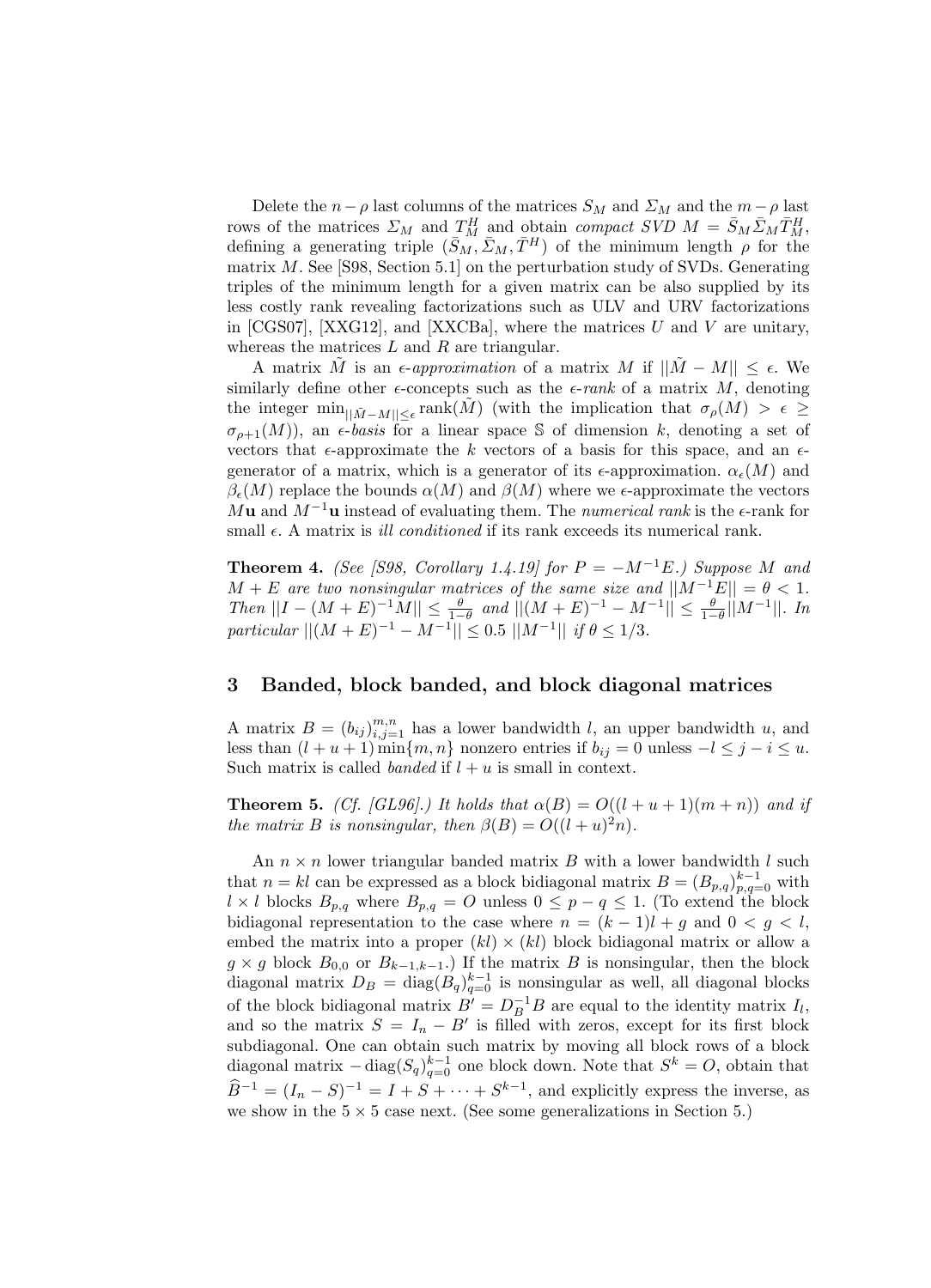$$
\widehat{B}^{-1} = \begin{pmatrix}\nI & O & O & O & O \\
S_0 & I & O & O & O \\
S_1 S_0 & S_1 & I & O & O \\
S_2 S_1 S_0 & S_2 S_1 & S_2 & I & O \\
S_3 S_2 S_1 S_0 & S_3 S_2 S_1 & S_3 S_2 & S_3 & I\n\end{pmatrix}.
$$
\n(2)

If  $m \times n$  matrices M and  $D = \text{diag}(D_q)_{q=0}^{k-1}$  share the diagonal blocks  $D_0, \ldots,$  $D_{k-1}$ , then we write  $D = \text{diag}(M)$ , call the ordered set  $\hat{D} = (D_0, \ldots, D_{k-1})$  the block diagonal of the matrix M, and call the matrix  $N(M) = M - \text{diag}(M)$  its neutered complement (cf. [MRT05, Section 1]). In Section 6 we deal with block tridiagonal matrices extended into the southeastern and northwestern corners, respectively, as we show in the following  $5 \times 5$  example (cf. Figure 1),

$$
T = \begin{pmatrix} \Sigma_0 & B_0 & O & O & A_0 \\ A_1 & \Sigma_1 & B_1 & O & O \\ O & A_2 & \Sigma_2 & B_2 & O \\ O & O & A_3 & \Sigma_3 & B_3 \\ B_4 & O & O & A_4 & \Sigma_4 \end{pmatrix}.
$$
 (3)

We also represent such *extended tridiagonal* matrices as *extended block diago*nal matrices in two dual ways,  $T = \Sigma^{(c)} = \text{diag}(\Sigma_0^{(c)}, \dots, \Sigma_{k-1}^{(c)}) = \Sigma^{(r)} =$ diag( $\Sigma_0^{(r)}, \ldots, \Sigma_{k-1}^{(r)}$ ). Here  $\Sigma_q^{(c)}$  =  $\sqrt{ }$  $\overline{1}$  $B_{q-1 \mod k}$  $\Sigma_q$  $A_{q+1 \mod k}$  $\setminus$ and  $\Sigma_q^{(r)} = (A_q \mid \Sigma_q \mid B_q)$ 

for  $q = 0, \ldots, k-1$  denote the *extended diagonal blocks*, each made up of a triple of the blocks of the matrix  $T$  that form adjacent chains if we glue together the lower and upper boundaries of the matrix as well as its right and left boundaries.

## 4 Dense structured matrices. Polynomial and rational evaluation and interpolation. DFT, IDFT, FFT, IFFT, and some transformations of matrix structures

Write  $T = (t_{i-j})_{i,j=0}^{n-1}$ ,  $H = (h_{i+j})_{i,j=0}^{n-1}$ ,  $V = V_s = (s_i^j)_{i,j=0}^{n-1}$ , and  $C = C_{s,t}$  $\left(\frac{1}{s_i-t_j}\right)_{i=i-1}^{n-1}$ to denote Toeplitz, Hankel, Vandermonde, and Cauchy matrices,  $i,j=0$ respectively, which are four classes of most popular dense structured matrices, each having  $n^2$  entries defined by at most  $2n$  parameters. Every matrix of these classes as well as its inverse (if defined) can be multiplied by a vector in nearly linear arithmetic time, and proper displacement operators enable extension of these properties to more general classes of matrices having structures of Toeplitz, Hankel, Vandermonde and Cauchy types (see Section 7). Here are some sample links of computations with structured matrices to fundamental polynomial and rational computations (see more on that in [P01, Chapters 2 and 3]).

Problem 1. Multipoint polynomial evaluation or Vandermonde-byvector multiplication.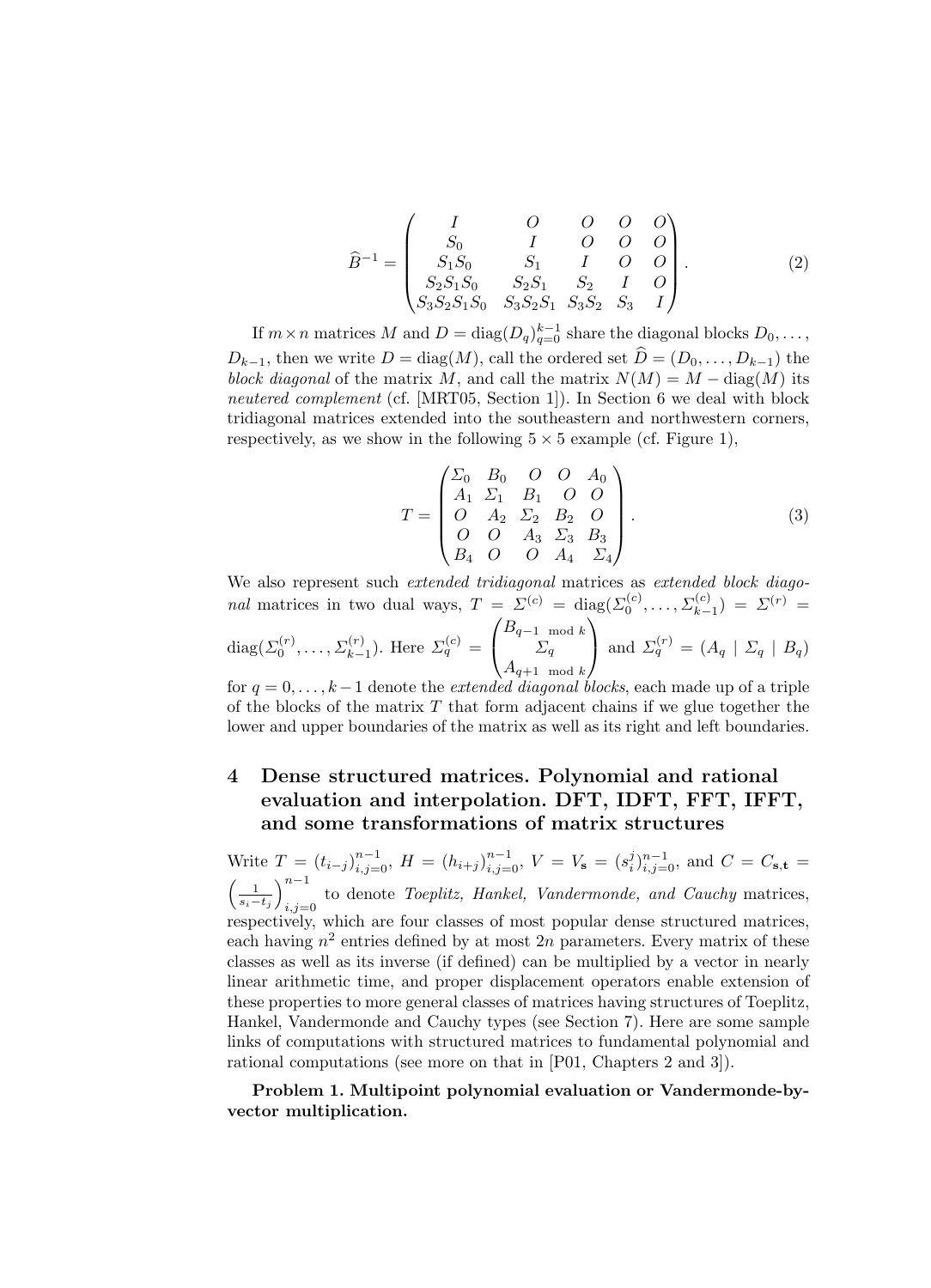INPUT: 2n complex scalars  $p_0, \ldots, p_{n-1}; s_0, \ldots, s_{n-1}$ . OUTPUT: *n* complex scalars  $v_0, \ldots, v_{n-1}$  satisfying

$$
v_i = p(s_i)
$$
 for  $p(x) = p_0 + p_1 x + \dots + p_{n-1} x^{n-1}$  and  $i = 0, \dots, n-1$  (4)

or equivalently

$$
V
$$
**p** = **v** for  $V = V$ **s** =  $(s_i^j)_{i,j=0}^{n-1}$ , **p** =  $(p_j)_{j=0}^{n-1}$ , and **v** =  $(v_i)_{i=0}^{n-1}$ . (5)

Problem 2. Polynomial interpolation or the solution of a Vandermonde linear system of equations.

INPUT: 2n complex scalars  $v_0, \ldots, v_{n-1}; s_0, \ldots, s_{n-1}$ , the last n of them distinct. OUTPUT: *n* complex scalars  $p_0, \ldots, p_{n-1}$  satisfying equations (4) and (5).

Problem 3. Multipoint rational evaluation or Cauchy-by-vector multiplication.

INPUT:  $3n$  complex scalars  $s_0, \ldots, s_{n-1}; t_0, \ldots, t_{n-1}; v_0, \ldots, v_{n-1}.$ OUTPUT: *n* complex scalars  $v_0, \ldots, v_{n-1}$  satisfying

$$
v_i = \sum_{j=0}^{n-1} \frac{u_j}{s_i - t_j} \text{ for } i = 0, \dots, n-1
$$
 (6)

or equivalently

$$
C\mathbf{u} = \mathbf{v}
$$
 for  $C = C_{\mathbf{s}, \mathbf{t}} = \left(\frac{1}{s_i - t_j}\right)_{i,j=0}^{n-1}$ ,  $\mathbf{u} = (u_j)_{j=0}^{n-1}$ , and  $\mathbf{v} = (v_i)_{i=0}^{n-1}$ . (7)

#### Problem 4. Rational interpolation or the solution of a Cauchy linear system of equations.

INPUT: 3n complex scalars  $s_0, \ldots, s_{n-1}; t_0, \ldots, t_{n-1}; v_0, \ldots, v_{n-1}$ , the first 2n of them distinct.

OUTPUT: *n* complex scalars  $u_0, \ldots, u_{n-1}$  satisfying (6) and (7).

Every rational function  $v(x) = \frac{p(x)}{t(x)}$ , for  $p(x)$  of equation (4),  $t(x) = \prod_{j=0}^{n-1} (x$  $t_j$ ) and *n* distinct knots  $t_0, \ldots, t_{n-1}$ , can be represented as  $v(x) = \sum_{j=0}^{n-1} \frac{u_j}{x-j}$  $\frac{u_j}{x-t_j},$ which turns into equations (6) if we write  $v_i = v(s_i)$  for  $i = 0, \ldots, n - 1$ .

If the knots  $s_0, \ldots, s_{n-1}, t_0, \ldots, t_{n-1}$  are distinct, then the matrices  $V = V_s$ and  $C = C_{s,t}$  are nonsingular, and Problems 2 and 4 have unique solution because (see, e.g., [P01, Section 3.6])

$$
\det V_{\mathbf{s}} = \prod_{i > j} (s_i - s_j), \ \ \det C_{\mathbf{s}, \mathbf{t}} = \prod_{i < j} (s_j - s_i)(t_i - t_j) / \prod_{i, j} (s_i - t_j). \tag{8}
$$

How many flops do we need for solving Problems 1–4? Horner's algorithm of 1819 evaluates the polynomial  $p(x)$  of (4) at a single knot  $x = s$  by using  $2n - 2$ flops, and this is optimal [P66]. (The algorithm was used by Newton in 1669, by a number of medieval mathematicians, and in the Chinese Nine Chapters on the Mathematical Art (the Han Dynasty,  $202$  BC –  $220$  AD).) For Problem 1 with n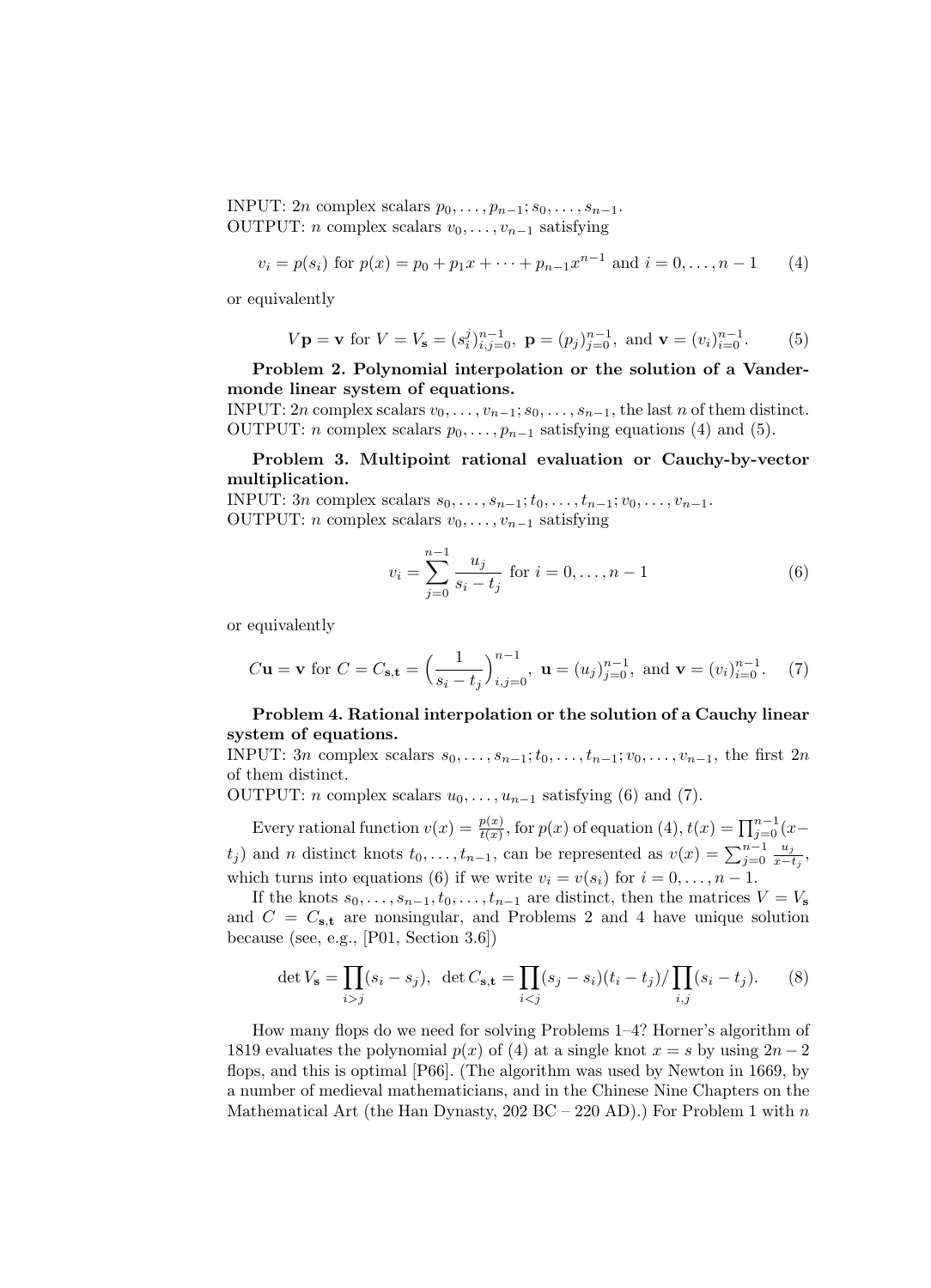knots, n applications of Horner's algorithm involve  $2(n-1)n$  flops, but this is not optimal anymore. The algorithms of [F72], [GGS87], and [MB72] solve Problems 1–3 by using  $O(n \log^2(n) \log(\log(n)))$  flops over any field of constants, which is within a factor of  $log(n)log(log(n))$  from the optimum [S73], [B-O83]. Equation (9) of the next section extends this cost bound to Problem 4. For numerical solution of Problems 1–4, however, the users employ quadratic time algorithms to avoid error propagation (cf. [KZ08], [BF00], [P64], [BP70], [BEGO08]).

Numerical solution in nearly linear arithmetic time  $O(n \log(n))$  is known, however, for the important special case of these problems where the knots are the roots of 1. Write  $\omega = \omega_n = \exp(2\pi\sqrt{-1}/l)$  (to denote a primitive nth root of 1),  $s_i = \omega^i$  for  $i = 0, \ldots, n-1$ ,  $V_s = (\omega^{i\hat{j}})_{i,j=0}^{n-1}$ , and  $\Omega = \frac{1}{\sqrt{n}} V_s$ . Then  $\Omega^H \Omega = I_n$ ,  $\Omega^T = \Omega$ ,  $\Omega$  and  $\Omega^H = \Omega^{-1} = \frac{1}{\sqrt{n}} (\omega^{-ij})_{i,j=0}^{n-1}$  are unitary matrices, and Problems 1 and 2 turn into the computational problems of the forward and inverse discrete Fourier transforms (hereafter DFT and IDFT). The FFT (Fast Fourier transform) and Inverse FFT (IFFT) are numerically stable algorithms that perform DFT and IDFT by using  $1.5n \log_2(n)$  and  $1.5n \log_2(n) + n$  flops, respectively, if n is a power of 2 (cf.  $[BP94,$  Sections 1.2 and 3.4]), whereas Generalized FFT and IFFT use  $O(n \log(n))$  flops to perform DFT and IDFT for any  $n$  [P01, Problem 2.4.2].

In spite of some common properties the four matrix structures have quite distinct features. The matrix structure of Cauchy type is invariant in row and column interchange (in contrast to the structures of Toeplitz and Hankel types) and enables expansion of the matrix entries into Loran's series (unlike the structures of the three other types). The paper [P90], however, links the four structures to each other by means of structured matrix multiplication and exploits this link to extend all successful matrix inversion algorithms for the matrices of any of the four classes to the matrices of the three other classes. The present paper shows a new specialization of this general approach.

Our progress in numerical solution of Problems 1 and 2 relies on linking together Vandermonde and Cauchy matrix computations. In particular recall from [P01, Section 3.6] that

$$
C_{\mathbf{s},\mathbf{t}} = \text{diag}(t(s_i)^{-1})_{i=0}^{n-1} V_{\mathbf{s}} V_{\mathbf{t}}^{-1} \text{ diag}(t'(t_j))_{j=0}^{n-1}
$$
(9)

where  $\mathbf{s} = (s_i)_{i=0}^{n-1}, \mathbf{t} = (t_i)_{i=0}^{n-1}, \text{ and } t(x) = \prod_{i=0}^{n-1} (x - t_i).$ 

*Remark 1*. One can compute the values  $-t_0^n \ldots, -t_{n-1}^n$  by using  $O(n \log n)$  flops, and then the computation of the coefficients of the polynomial  $v(x) = t(x) - x^n$ given its values  $v(t_i) = -t_i^n$  for  $i = 0, \ldots, n-1$  turns into a special case of Problem 2 of polynomial interpolation.

Next note that  $C_{s,t}^T = -C_{t,s}$ ,  $\Omega^T = \Omega$ , and  $D^T = D$  for a diagonal matrix D and deduce from the above equation that

$$
V_{s} = \text{diag}(t(s_i))_{i=0}^{n-1} C_{s,t} \text{ diag}(t'(t_j)^{-1})_{j=0}^{n-1} V_{t},
$$
\n(10)

$$
V_s^T = -V_t^T \operatorname{diag}(t'(t_j)^{-1})_{j=0}^{n-1} C_{\mathbf{t}, \mathbf{s}} \operatorname{diag}(t(s_i))_{i=0}^{n-1},\tag{11}
$$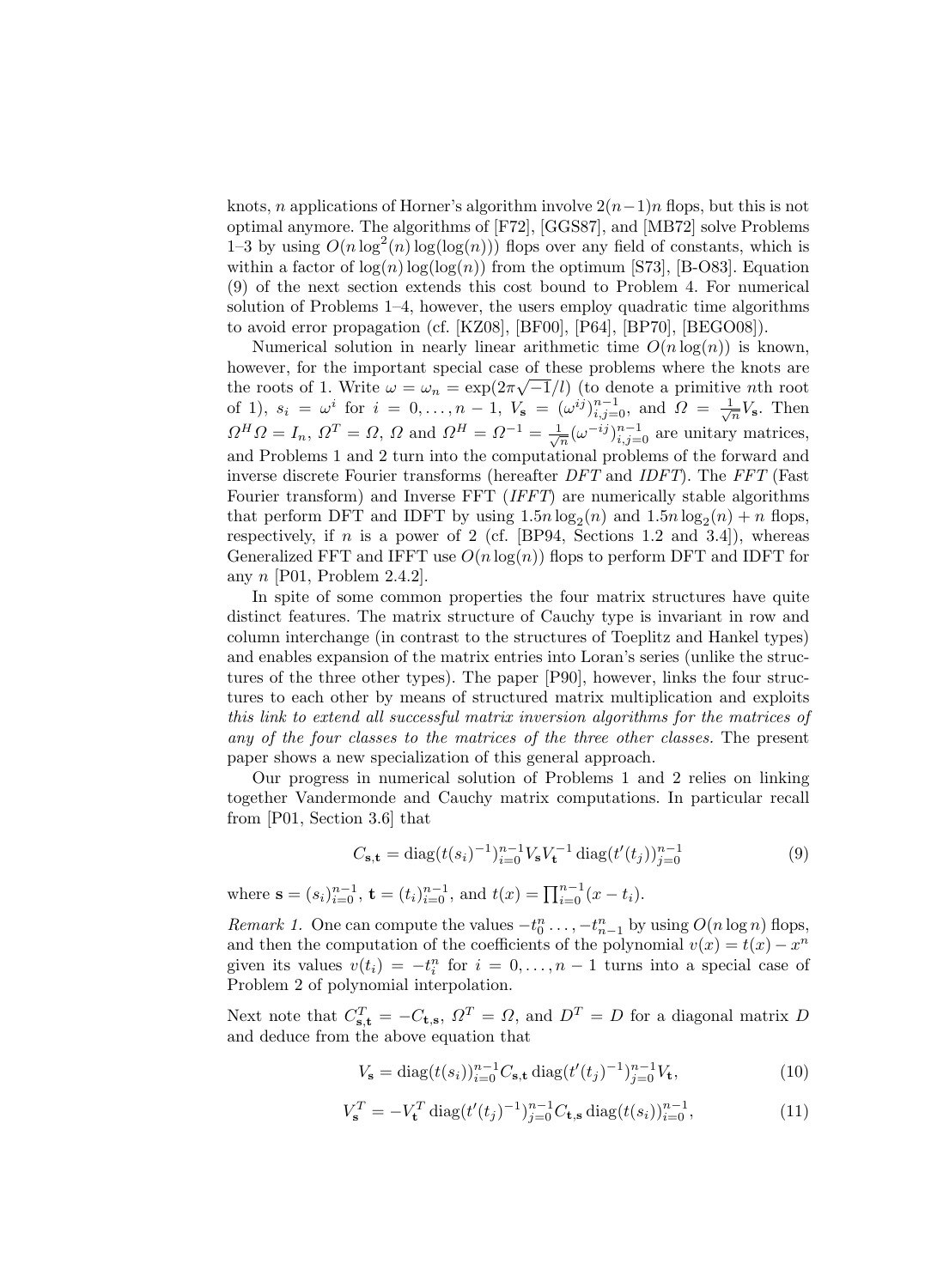$$
V_{\mathbf{s}}^{-1} = V_{\mathbf{t}}^{-1} \operatorname{diag}(t'(t_j))_{j=0}^{n-1} C_{\mathbf{s}, \mathbf{t}}^{-1} \operatorname{diag}(t(s_i)^{-1})_{i=0}^{n-1}, \tag{12}
$$

$$
V_{\mathbf{s}}^{-T} = -\operatorname{diag}(t(s_i)^{-1})_{i=0}^{n-1} C_{\mathbf{t},\mathbf{s}}^{-1} \operatorname{diag}(t'(t_j))_{j=0}^{n-1} V_{\mathbf{t}}^{-T}.
$$
 (13)

For  $\mathbf{t} = (f\omega^j)_{j=0}^{n-1}$ , the knots  $t_i$  are the roots of 1 scaled by  $f, t(x) = x^n - f^n$ ,  $t'(x) = nx^{n-1}, V_t = \sqrt{n}\Omega \operatorname{diag}(f^j)_{j=0}^{n-1}, \text{ and } V_t^{-1} = \operatorname{diag}(f^{-j})_{j=0}^{n-1}\Omega^H/\sqrt{n}, \text{ and}$ then equations (9)–(13) take the following form (where we use that  $\Omega^T = \Omega$ ),

$$
C_{\mathbf{s},f} = \sqrt{n} \operatorname{diag}\left(\frac{1}{s_i^n - f^n}\right)_{i=0}^{n-1} V_{\mathbf{s}} \operatorname{diag}(f^{-j})_{j=0}^{n-1} \Omega^H \operatorname{diag}(\omega^{-j})_{j=0}^{n-1},\tag{14}
$$

$$
V_{\mathbf{s}} = \frac{1}{\sqrt{n}} \operatorname{diag} \left( s_i^n - f^n \right)_{i=0}^{n-1} C_{\mathbf{s},f} \operatorname{diag} (\omega^j)_{j=0}^{n-1} \Omega \operatorname{diag} (f^j)_{j=0}^{n-1}, \qquad (15)
$$

$$
V_{\mathbf{s}}^{T} = -\frac{1}{\sqrt{n}} \operatorname{diag}(f^{j})_{j=0}^{n-1} \Omega \operatorname{diag}(\omega^{j})_{j=0}^{n-1} C_{f,\mathbf{s}} \operatorname{diag}(s_{i}^{n} - f^{n})_{i=0}^{n-1}, \qquad (16)
$$

$$
V_{\mathbf{s}}^{-1} = \sqrt{n} \operatorname{diag}(f^{-j})_{j=0}^{n-1} \Omega^H \operatorname{diag}(\omega^{-j})_{j=0}^{n-1} C_{\mathbf{s},f}^{-1} \operatorname{diag}\left(\frac{1}{s_i^n - f^n}\right)_{i=0}^{n-1},\qquad(17)
$$

$$
V_{\mathbf{s}}^{-T} = -\sqrt{n} \operatorname{diag}\left(\frac{1}{s_i^n - f^n}\right)_{i=0}^{n-1} C_{f,\mathbf{s}}^{-1} \operatorname{diag}(\omega^{-j})_{j=0}^{n-1} \Omega^H \operatorname{diag}(f^{-j})_{j=0}^{n-1}.
$$
 (18)

The latter equations link Vandermonde matrices and their transposes, inverses, and transposes of the inverses to the Cauchy matrices with the knot set  $\mathcal{T} =$  $\{t_j = f\omega^j, j = 0,\ldots,n-1\}$ , which we call CV matrices and denote  $C_{s,f}$ . Their transposes have the knot set  $S = \{s_j = f\omega^j, j = 0, \ldots, n-1\}$ , are linked to transposed Vandermonde matrices, said to be  $CV<sup>T</sup>$  matrices, and are denoted  $C_{f,t}$ . [P01, Equation (3.4.1)] links together a Vandermonde matrix, its transpose, inverse and the inverse of the transpose. Here are some other sample links among matrix structures, more comprehensively covered in [P01, Sections 4.7 and 4.8] and [Pa].

**Theorem 6.** (i) JH and HJ are Toeplitz matrices if H is a Hankel matrix, and vice versa. (ii)  $H = V^T V = (\sum_{k=0}^{m-1} s_k^{i+j})_{i,j=0}^{n-1}$  is a Hankel matrix for any  $m \times n$  Vandermonde matrix  $V = (s_i^j)_{i,j=0}^{m-1,n-1}$ .

#### 5 HSS matrices and neutered blocks

We are going to link CV matrices to structured matrices that extend banded matrices and their inverses. We refer the reader to [EGHa], [EGHb], [VVGM05], [MRT05], [CGS07], [VVM07], [VVM08], [X12], and the bibliography therein on this extension and its variations under the names of matrices with low Hankel rank, rank structured matrices, quasiseparable, and weakly, recursively, or sequentially semiseparable matrices. We cite [GR87], [CGR98], [LRT79], [P93], and [PR93] on the related subjects of Multipole and Nested Dissection Algorithms, and their parallel implementation.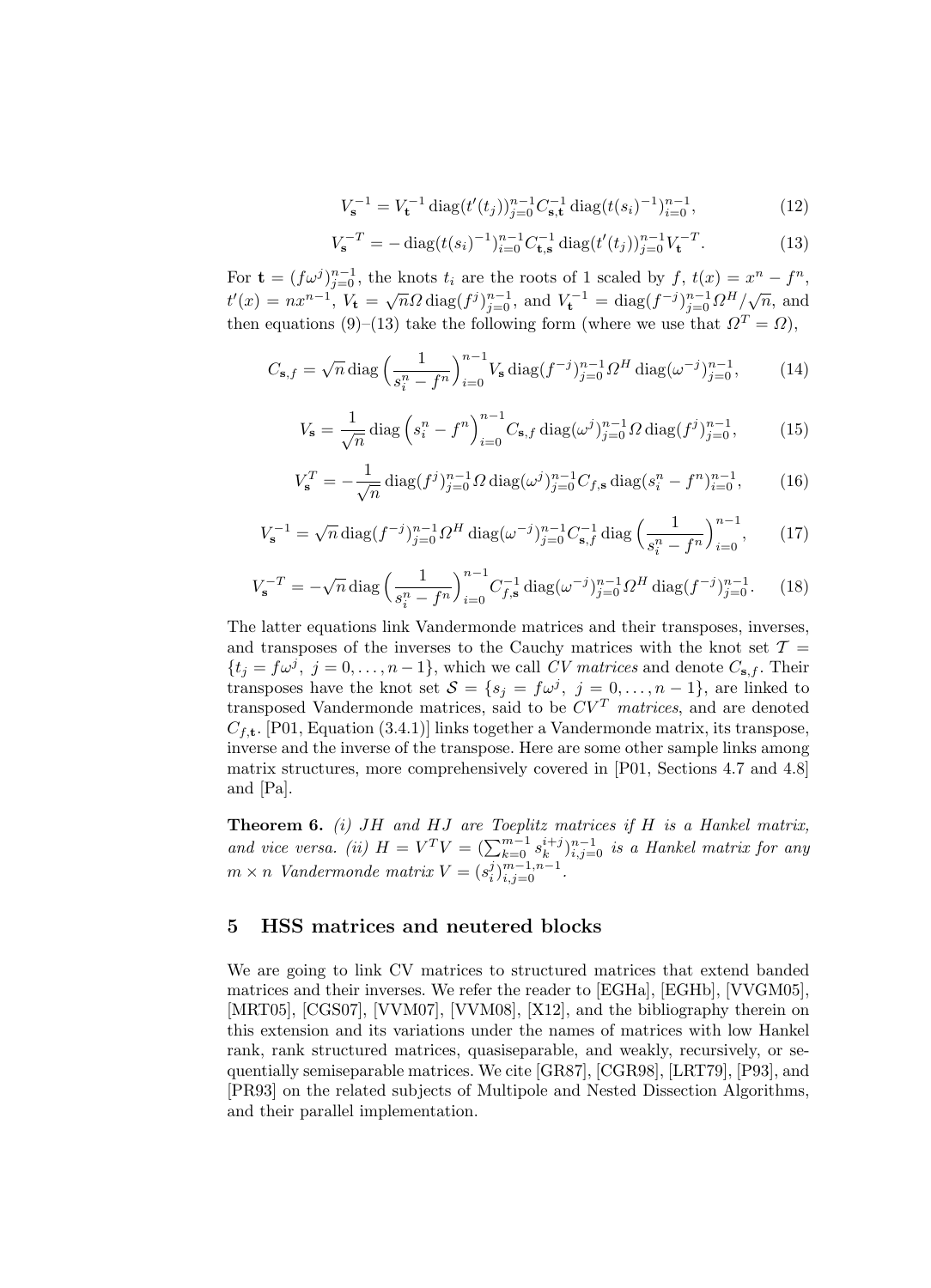**Definition 1.** (See Figures 2 and 3.) Assume an  $m \times n$  matrix M with a block diagonal  $\widehat{\Sigma}' = {\sum_{q}^{\prime}}\}_{q=0}^{k-1}$  and extended block diagonals  $\widehat{\Sigma}^{(c)} = (\Sigma_0^{(c)}, \ldots, \Sigma_{k-1}^{(c)})$ and  $\widehat{\Sigma}^{(r)} = (\Sigma_0^{(r)}, \ldots, \Sigma_{k-1}^{(r)})$ . Here we use the notation of the end of Section 3; hereafter for simplicity we also write  $\hat{\Sigma} = (\Sigma_0, \dots, \Sigma_{k-1})$  instead of  $\hat{\Sigma}^{(c)}$  =  $(\Sigma_0^{(c)}, \ldots, \Sigma_{k-1}^{(c)})$ , dropping the superscript <sup>(c)</sup>. (i) (See [MRT05, Section 1].) A block of the matrix M is neutered unless it overlaps the extended block diagonal, and so such block is either subdiagonal or superdiagonal. For a set of consecutive indices J remove all rows of the block column  $M(.,\mathcal{J})$  that overlap the extended block diagonal and obtain the neutered block column  $N(\mathcal{J}) = N^{(c)}(\mathcal{J})$ . (ii) It is a basic neutered block column, dual to an extended diagonal block  $\Sigma_q$  and denoted  $N_q$ , if  $\mathcal{J} = \mathcal{C}(\Sigma_q)$ , that is if this neutered block column shares its column indices with the submatrix  $\Sigma_q$ . (iii) The neutered union  $N(N(\mathcal{J}), N(\mathcal{K}))$  of two neutered block columns  $N(\mathcal{J})$  and  $N(\mathcal{K})$  is the neutered block column  $N(\mathcal{J}\cup\mathcal{K})$ . (iv) Similarly define neutered block rows  $N^{(r)}(\mathcal{I})$ , their unions, and the basic neutered block rows  $N_p^{(r)}$  dual to the extended diagonal blocks  $\Sigma_p^{(r)}$ .

**Definition 2.** The matrix M, given with its extended block diagonal is an  $(l, u)$ -HSS block matrix if l is the maximum rank of its subdiagonal neutered blocks and if u is the maximum rank of its superdiagonal neutered blocks. The matrix M is ρ-neutered if it is a  $(\rho, \rho)$ -HSS block matrix or equivalently if  $\rho$  is the maximum rank of its neutered blocks. By replacing ranks with  $\epsilon$ -ranks we extend this definition and introduce  $(\epsilon, l, u)$ -HSS block matrices and  $(\epsilon, \rho)$ -neutered matrices.

We immediately verify the following results.

Theorem 7. Every neutered block is a block submatrix of the neutered union of some basic neutered block columns as well as of some basic neutered block rows.

**Theorem 8.** Assume a matrix  $M = (B_0 \mid ... \mid B_{k-1})$  having k block columns  $B_0, \ldots, B_{k-1}$  and given with its extended block diagonal  $\widehat{\Sigma} = (\Sigma_0, \ldots, \Sigma_{k-1})$  and with k generating pairs of lengths at most  $\rho$  defining the k basic neutered block columns  $N_0, \ldots, N_{k-1}$ . Then one can modify the extended diagonal blocks  $\Sigma_q$  to obtain k generating pairs of lengths at most  $\rho$  f defining the k block columns  $B_q'$ of the resulting matrix  $M' = (B'_0 \mid \ldots \mid B'_{k-1}).$ 

**Corollary 1.** Under the assumptions of Theorem 8 let  $\Sigma = \text{diag}(M)$  be generic matrix. Then  $\alpha(M) \leq \alpha(\Sigma) + (2m + 2n - 1)k\rho$ .

*Proof.* Theorem 8 defines a generating pair of a length at most  $k\rho$  for the matrix M', and so  $\alpha(M') \leq (2m + 2n - 1)k\rho - m$  by virtue of Theorem 2. Furthermore the matrices  $M$  and  $M'$  share the entries of all basic neutered block columns, and so  $\alpha(M-M') \leq \alpha(\Sigma)$ . Combine the above estimates with the simple bound  $\alpha(M) \leq \alpha(M') + \alpha(M - M') + m.$ 

The following theorem, extending Theorem 5, yields superior estimates in the case of  $\rho$ -neutered matrices and  $(l, u)$ -HSS block matrices M.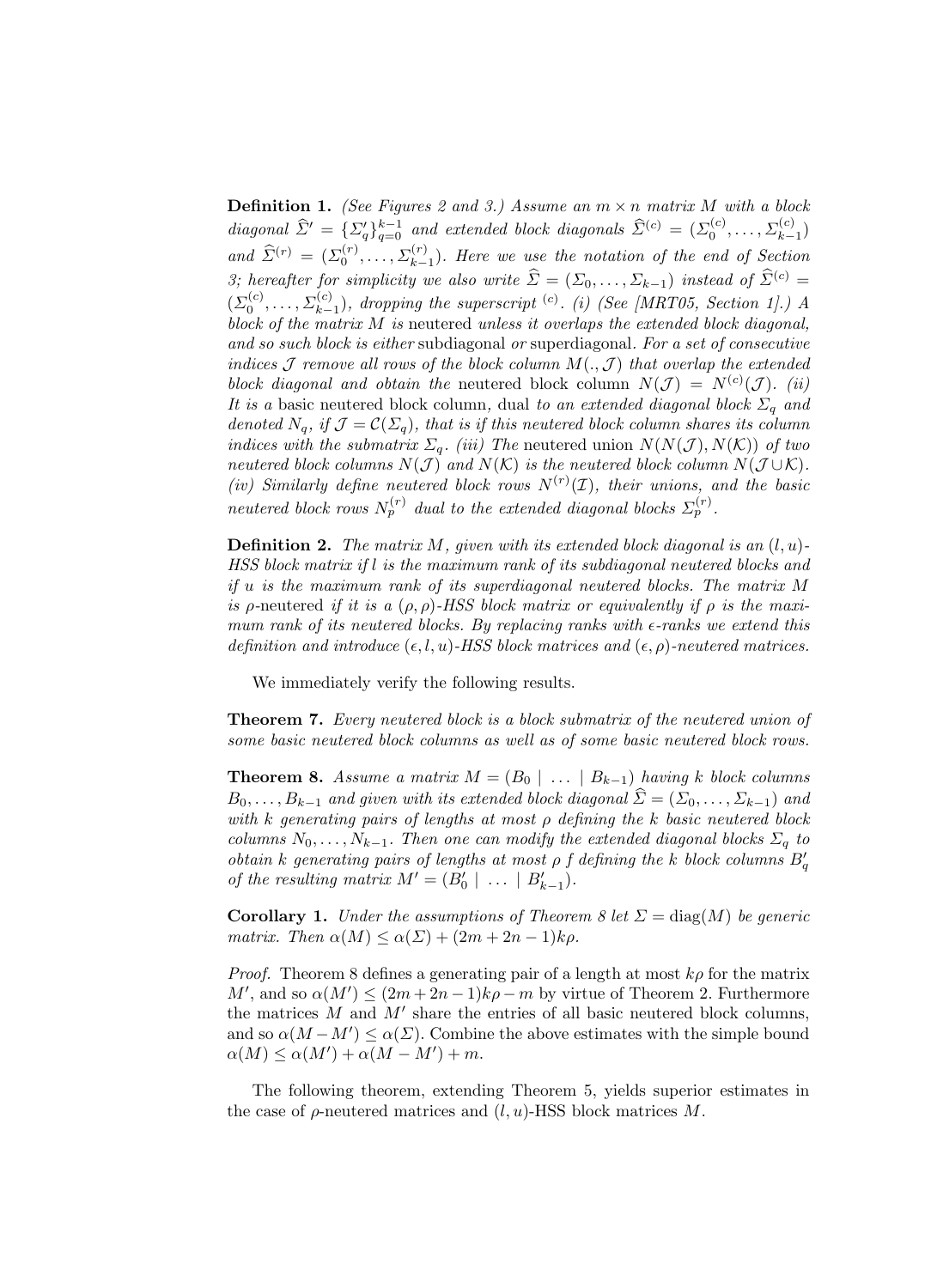Theorem 9. (See [EG02, Section 3], [CGS07, Sections 3 and 4], and our Remark 2.) Assume an  $(l, u)$ -HSS block matrix M of size  $m \times n$  having an extended block diagonal  $\hat{\Sigma} = (\Sigma_0, \dots, \Sigma_{k-1})$  with  $m_q \times n_q$  extended diagonal blocks  $\Sigma_q$ ,  $q = 0, \ldots, k - 1$ . Then it holds that  $\widehat{J}(i) \alpha(M) \leq 2 \sum_{q=0}^{k-1} ((m_q + n_q)(l+u) + m_q n_q + l^2 k + u^2 k) = O((l+u)(m+n)),$ and (ii) if  $m = n$  and if the matrix M is nonsingular, then  $\beta(M) = O((l+u)^2n)$ .

Part (i) is supported by the algorithms of [EG02, Section 3]. They separately multiply by a vector the extended block diagonal matrix  $\Sigma = \text{diag}(M)$ , the subdiagonal (lower triangular) and superdiagonal (upper triangular) parts of the matrix  $M$ . Part (ii) is supported by the algorithms of [CGS07]. Both papers as well as and the study in [VVM07], [VVM08], [XXG12], [EGHa] and [EGHb] rely on the representation of an  $(l, u)$ -HSS matrix M with HSS generators, which we next demonstrate by a  $4 \times 4$  example (cf. (2)) and then define in a theorem,

$$
M = \begin{pmatrix} \Sigma_0 & S_0 T_1 & S_0 B_1 T_2 & S_0 B_1 B_2 T_3 \\ P_1 Q_0 & \Sigma_1 & S_1 T_2 & S_1 B_2 T_3 \\ P_2 A_1 Q_0 & P_2 Q_1 & \Sigma_2 & S_2 T_3 \\ P_3 A_2 A_1 Q_0 & P_3 A_2 Q_1 & P_3 Q_2 & \Sigma_2 \end{pmatrix}.
$$

Theorem 10. (Cf. [EGHa], [VVM07], [X12], the bibliography therein, and our Table 1 and Remark 2.) Assume a  $k \times k$  matrix M with an extended block diagonal  $\Sigma = (\Sigma_0, \ldots, \Sigma_{k-1}),$  where  $\Sigma_q = M(I_q, J_q), q = 0, \ldots, k-1$ . Then M is an  $(l, u)$ -HSS block matrix if and only if there exists a nonunique family of HSS generators  $\{P_i, Q_h, S_h, T_i, A_g, B_g\}$  such that  $M(\mathcal{I}_i, \mathcal{J}_h) = P_i A_{i-1} \cdots A_{h+1} Q_h$ and  $M(\mathcal{I}_h,\mathcal{J}_i) = S_h B_{h+1} \cdots B_{i-1} T_i$  for  $0 \leq h \leq i \leq k$ . Here  $P_i$ ,  $Q_h$  and  $A_g$ are  $|\mathcal{I}_i| \times l_i$ ,  $l_{h+1} \times |\mathcal{J}_h|$ , and  $l_{g+1} \times l_g$  matrices, respectively,  $S_h$ ,  $T_i$  and  $B_g$  are  $|\mathcal{I}_h| \times u_{h+1}, u_i \times |J_i|$ , and  $u_g \times u_{g+1}$  matrices, respectively,  $g = 1, ..., k-2$ ,  $h = 0, \ldots, k - 2, \text{ and } i = 1, \ldots, k - 1, l = \max_{g} \{l_g\} \text{ and } u = \max_{h} \{u_h\}.$ 

Table 1. The sizes of the HSS generators in Theorem 10

| $Q_h$ |                                                                                                                                                     |  |
|-------|-----------------------------------------------------------------------------------------------------------------------------------------------------|--|
|       | $  \mathcal{I}_i  \times l_i  l_{h+1} \times  \mathcal{J}_h  l_{g+1} \times l_g  \mathcal{I}_h  \times u_{h+1} u_i \times  J_i  u_g \times u_{g+1}$ |  |

Based on this theorem one can redefine the  $(l, u)$ -HSS block matrices as the ones allowing representation with some HSS generator families  $\{P_h, Q_i, A_g\}$ and  $\{S_h, T_i, B_g\}$  whose *lower and upper lengths* or *orders* are equal to l and u, respectively.

Remark 2. The cited bibliography covers matrices with block diagonals, but the study presented there, including Theorems 9 and 10, is readily extended to the case of matrices with extended block diagonals. Moreover by replacing ranks with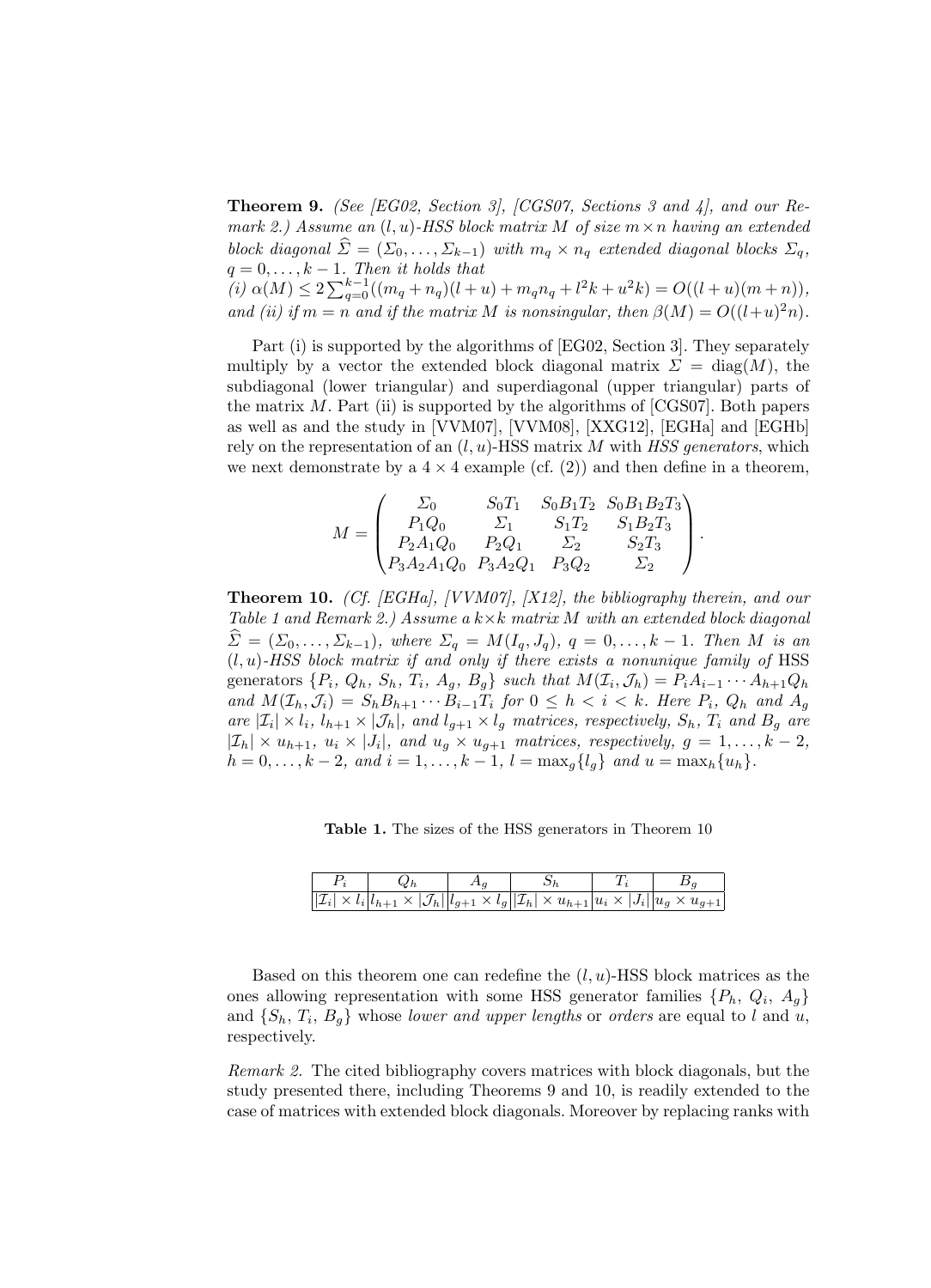$\epsilon$ -ranks, generators with  $\epsilon$ -generators, computation with  $\epsilon$ -approximation,  $\alpha(M)$ with  $\alpha_{\epsilon}(M)$ , and  $\beta(M)$  with  $\beta_{\epsilon}(M)$ , we extend the study, including Theorems 9 and 10, to the case of  $(\epsilon, l, u)$ -HSS block matrices and  $(\epsilon, \rho)$ -neutered matrices.

#### $6$   $\epsilon$ -approximation of CV matrices by HSS block matrices

[MRT05, Section 4] and [CGS07, Section 2.4]  $\epsilon$ -approximate the matrix  $C_{1,\omega_{2n}}$ by an  $(l, u)$ -HSS block matrix for  $l = u = O(\log(n))$ ,  $\epsilon$  of order  $c'/n^{c''}$ , and two positive constants  $c'$  and  $c''$ , and then solve a linear system of equations with this matrix numerically in nearly linear time by applying Multipole techniques. We yield similar results for multiplication by a vector of  $CV$  and  $CV<sup>T</sup>$  matrices as well as of their inverses where they exist.

#### 6.1 Small-rank approximation of Cauchy matrices where the knot sets  $S$  and  $T$  are separated from one another

In this subsection we closely follow [CGS07].

**Definition 3.** (See [CGS07, page 1254].) For a separation bound  $\theta < 1$  and a complex separation center c, two complex points s and t are  $(\theta, c)$ -separated from one another if  $|\frac{t-c}{s-c}|\leq \theta$ . Two sets of complex numbers S and T are  $(\theta, c)$ -separated from one another if every two points  $s \in \mathcal{S}$  and  $t \in \mathcal{T}$  are  $(\theta, c)$ separated from one another.  $\delta_{c,S} = \min_{s \in S} |s - c|$  and  $\delta_{c,T} = \min_{t \in T} |t - c|$ denote the distances from the center c to the sets  $S$  and  $T$ , respectively.

**Lemma 1.** (See [R85] and [CGS07, equation  $(2.8)$ ].) Suppose two complex values s and t are  $(\theta, c)$ -separated from one another for a positive  $\theta < 1$  and a complex c and write  $q = \frac{t-c}{s-c}$ ,  $|q| \leq \theta$ . Then for every positive integer  $\rho$  it holds that

$$
\frac{1}{s-t} = \frac{1}{s-c} \sum_{i=0}^{\rho-1} \frac{(t-c)^i}{(s-c)^i} + \frac{q_\rho}{s-c} \text{ where } |q_\rho| = \frac{|q|^\rho}{1-|q|} \le \frac{\theta^\rho}{1-\theta}.
$$
 (19)

*Proof.* 
$$
\frac{1}{s-t} = \frac{1}{s-c} \frac{1}{1-q}, \frac{1}{1-q} = \sum_{i=0}^{\infty} q^i = (\sum_{i=0}^{\rho-1} q^i + \sum_{i=\rho}^{\infty} q^i) = (\sum_{i=0}^{\rho-1} q^i + \frac{q^{\rho}}{1-q}).
$$

Corollary 2. (Cf. [CGS07, Section 2.2].) Suppose two sets of 2n distinct complex numbers  $S = \{s_0, \ldots, s_{n-1}\}\$  and  $\mathcal{T} = \{t_0, \ldots, t_{n-1}\}\$  are  $(\theta, c)$ -separated from one another for  $0 < \theta < 1$  and a complex c. Define the Cauchy matrix  $C = (\frac{1}{s_i-t_j})_{i,j=0}^{n-1}$  and write  $\delta = \delta_{c,S} = \min_{i=0}^{n-1} |s_i - c|$ . Then for every positive integer  $\rho$  it is sufficient to use  $2\rho n$  flops to compute the  $n \times \rho$  matrices F and G such that

$$
F = (1/(s_i - c)^{\nu+1})_{i,\nu=0}^{n-1,\rho-1}, \ G = ((t_j - c)^{\nu})_{j,\nu=0}^{n-1,\rho-1}, \tag{20}
$$

$$
C = FG^{T} + E, \quad ||E|| \le \frac{n\theta^{\rho}}{(1-\theta)\delta}.
$$
 (21)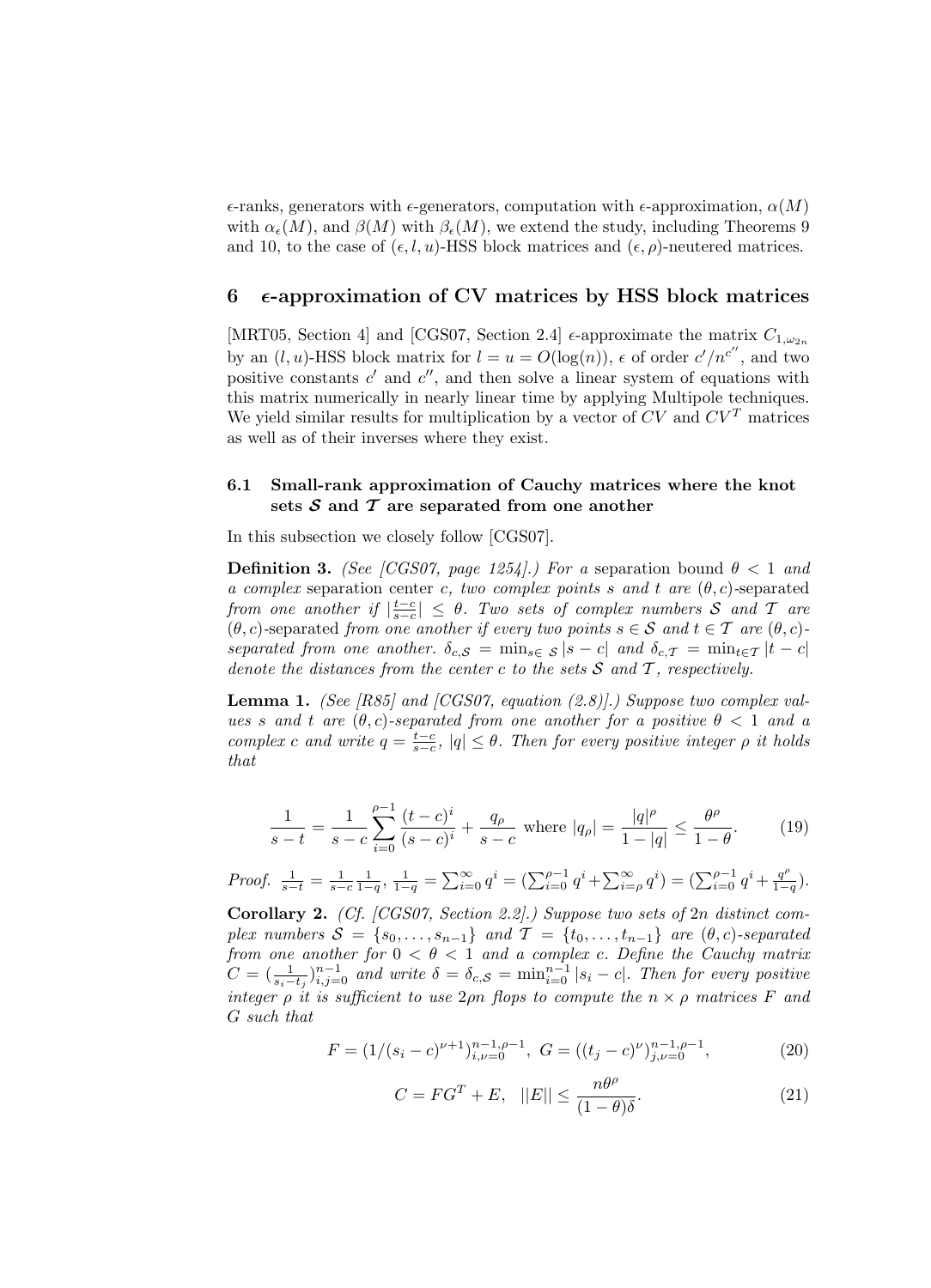*Proof.* Apply (19) for  $s = s_i$ ,  $t = t_j$ , and all pairs  $(i, j)$  to deduce (20) and (21).

In the corollary and throughout we can replace  $\delta = \delta_{c,S} = \min_{i=0}^{n-1} |s_i - c|$  by  $\delta = \delta_{c,T} = \min_{j=0}^{n-1} |t_j - c|$  because of the symmetric roles of the sets  $S$  and  $T$ .

Remark 3. Corollary 2 defines a  $||E||$ -generating pair of a length at most  $\rho$  for the Cauchy matrix C. Unless any of the values  $1 - \theta$  and  $\delta$  is small, the norm  $||E||$  of (21) is small already for moderately large integers  $\rho$ . This implies small upper bounds on the numerical rank of a Cauchy matrix  $C = (\frac{1}{s_i - t_j})_{i,j=0}^{n-1}$  whose parameter sets  $S = \{s_0, \ldots, s_{n-1}\}\$ and  $\mathcal{T} = \{t_0, \ldots, t_{n-1}\}\$ are  $(\theta, c)$ -separated from one another for some center c provided neither of the values  $1 - \theta$  and  $\delta$ is small. If such separation holds just for two subsets of the sets  $\mathcal S$  and  $\mathcal T$  that define a  $k \times l$  Cauchy submatrix, then the numerical rank of the matrix C cannot exceed  $2n-k-l+\rho$ , and this implies that the matrix C is ill conditioned if it is nonsingular (cf. (8)) and if  $k+l > n+\rho$ . Now recall that equations (10)–(13) link Vandermonde matrices to  $CV$  and  $CV<sup>T</sup>$  matrices via FFT and conclude that nonsingular Vandermonde matrices  $V_s$  are ill conditioned, except for their narrow subclass where the knots of the sets  $\mathbb{S} = \{s_0, \ldots, s_{n-1}\}\)$  closely approximate all or almost all knots of the set  ${f \omega_n^i}_{i=0}^{n-1}$  of the scaled *nth* roots of 1 for  $|f| = 1$ (cf. [GI88]). For  $n > 2$  this narrow subclass includes no Vandermonde matrices  $V<sub>s</sub>$  with the sets S of real knots, because all real values are well separated from the roots of 1 outside quite small neighborhoods of 1 and −1.

#### 6.2 An extended block diagonal of a CV matrix

Given a vector  $\bar{\mathbf{s}} = (\bar{s}_i)_{i=0}^{n-1}$  and a complex point f on the unit circle  $\{f : |f| = 1\}$ , we seek a permutation matrix  $P$  and a  $\rho$ -neutered matrix that approximates the CV matrix  $C = C_{\mathbf{s},f} = \left(\frac{1}{s_i - f\omega^{j-1}}\right)_{i,j=0}^{n-1}$  within a norm bound  $\epsilon$  for  $\mathbf{s} = (s_i)_{i=0}^{n-1} = P\bar{\mathbf{s}}$  and  $\rho = O(\log(n/\sqrt{\epsilon}))$ , proceeding as follows.  $P\bar{\mathbf{s}}$  and  $\rho = O(\log(n/\sqrt{\epsilon}))$ , proceeding as follows.

Begin with defining a permutation matrix  $P$  and an extended block diagonal of the matrix C (cf. (3) and Figures 1 and 4). Assume the polar coordinates for the knots  $\bar{s}_i = |\bar{s}_i| \exp(2\pi \bar{\phi}_i \sqrt{-1})$  where  $0 \leq \bar{\phi}_i < 2\pi$ ,  $\bar{\phi}_i = 0$  if  $\bar{s}_i = 0$ , and  $i = 0, \ldots, n-1$ . Write  $\phi_0 = \min_{i=0}^{n-1} \vec{\phi}_i$ , reorder the angles  $\vec{\phi}_i$  in the nondecreasing order breaking ties arbitrarily, let  $P$  denote the permutation matrix that defines this reordering, and then write  $(\phi_i)_{i=0}^{n-1} = P(\bar{\phi}_i)_{i=0}^{n-1}$  and  $(s_i)_{i=0}^{n-1} = P(\bar{s}_i)_{i=0}^{n-1}$ . To simplify the notation assume that  $f = 1$  and  $n = hk$  for two positive integers h and k. Let  $S'_q$  and  $\mathcal{T}_q = {\omega^j}_{j=qh}^{(q+1)h-1}$  denote the subsets of the sets S and T, respectively, consisting of the knots  $s_i$  and  $t_j = \omega^j$  such that

$$
qh \le \phi_i < (q+1)h - 1, \ qh \le j < (q+1)h - 1, \ q = 0, \dots, k - 1. \tag{22}
$$

The two subsets are the intersections of the sets  $S$  and  $T$  with the semi-open sector  $\Gamma_q$  of the complex plane bounded by the pairs of rays from the origin to the points  $\omega^{hq}$  and  $\omega^{(q+1)h}$ . Write

$$
\mathcal{S}_q = \mathcal{S}'_{q-1 \mod k} \cup \mathcal{S}'_q \cup \mathcal{S}'_{q+1 \mod k}, \ q = 0, \dots, k-1.
$$
 (23)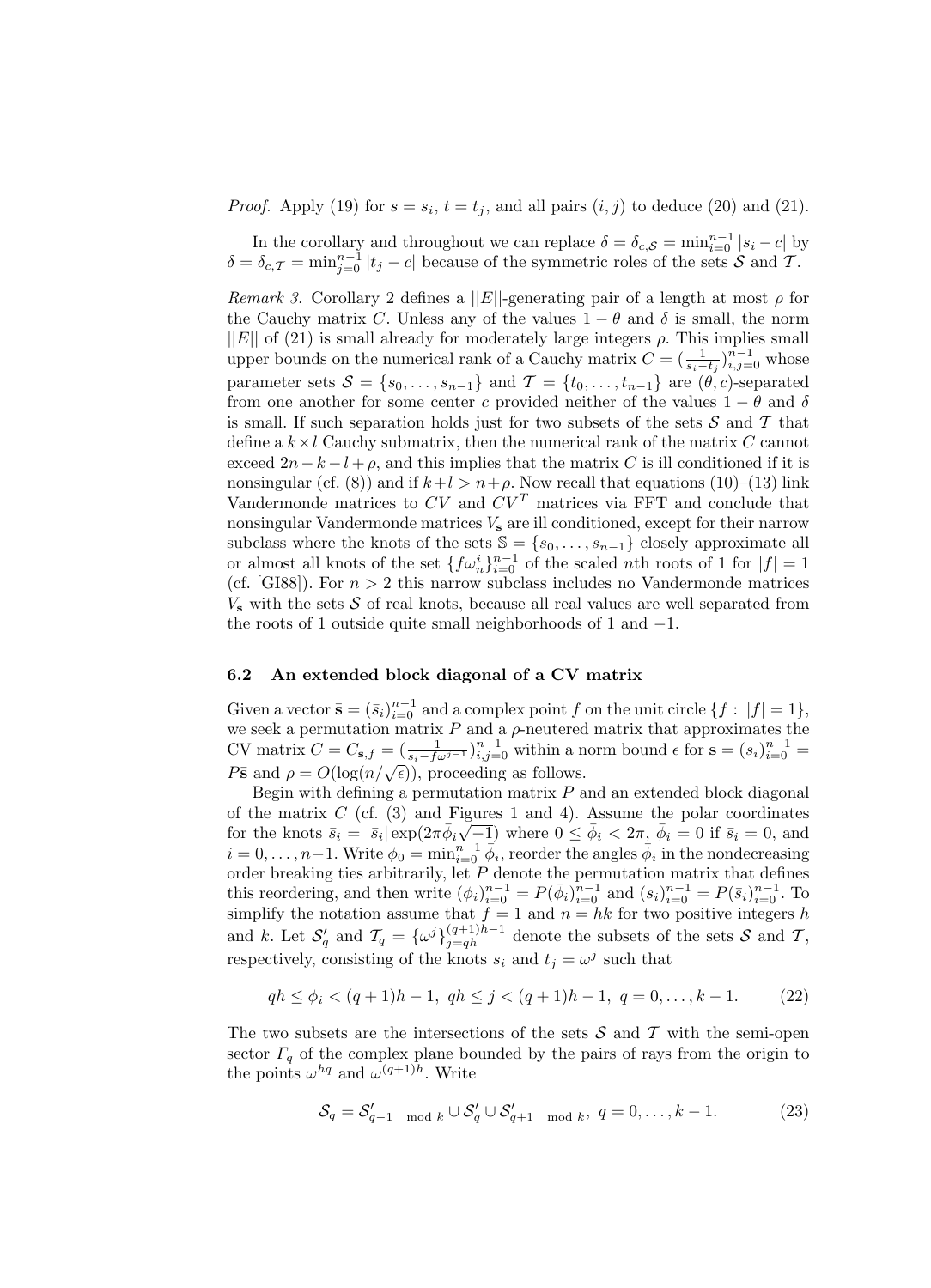Now for the matrix  $C = \left(\frac{1}{s_i - \omega^j}\right)_{i,j=1}^{n-1}$ define the k diagonal blocks

$$
\Sigma'_q = \left(\frac{1}{s_i - \omega^j}\right)_{i \in \mathcal{S}'_q, \ j \in \mathcal{T}_q}, \ q = 0, \dots, k - 1,
$$

which have  $hn$  entries overall, and the  $k$  extended diagonal blocks

$$
\Sigma_q = \left(\frac{1}{s_i - \omega^j}\right)_{i \in S_q, j \in \mathcal{T}_q}, \ q = 0, \dots, k - 1,\tag{24}
$$

which have 3hn entries overall, and then for every  $q, q = 0, \ldots, k - 1$ , partition the block column  $\left(\frac{1}{s_i-\omega^j}\right)$  $0 \leq i < n, j \in \mathcal{T}_q$  into the block  $\Sigma_q$  and the dual basic neutered block column  $N_q = N_q^{(c)}$ . The following algorithm summarizes these computations.

#### Algorithm 1. Extended block diagonal.

- INPUT: three integers h,  $k > 1$ , and  $n = hk$ , and n complex values  $\bar{s}_0, \ldots, \bar{s}_{n-1}$ represented in polar coordinates.
- OUTPUT: an  $n \times n$  permutation matrix P, the vector  $\mathbf{s} = (s_i)_{i=0}^{n-1} = P(\bar{s}_i)_{i=0}^{n-1}$ , the CV matrix  $C_{s,1} = \left(\frac{1}{s_i - \omega^j}\right)_{i,j=0}^{n-1}$ , the sets  $S_q \subseteq S = \{s_0, \ldots, s_{n-1}\}\$  for  $q = 0, \ldots, k - 1$ , and an extended block diagonal matrix  $\mathcal{L} = \text{diag}(\mathcal{L}_q)_{q=0}^{k-1}$ whose extended diagonal blocks  $\Sigma_q$  satisfy equations (22)–(24) for the sets  $\mathcal{T}_q = {\{\omega^j\}}_{j=qh}^{(q+1)h-1}, q = 0, \ldots, k-1.$ <br>COMPUTATIONS:

- 1. Reorder the knots  $\bar{s}_i = |\bar{s}_i| \exp(2\pi \bar{\phi}_i)$  $\sqrt{-1}$ ) for  $i = 0, \ldots, n-1$  in nondecreasing order of the angles  $\bar{\phi}_i$ . Break ties arbitrarily. Output the permutation matrix P of this reordering and the vector  $\mathbf{s} = (s_i)_{i=0}^{n-1} = P(\bar{s}_i)_{i=0}^{n-1}$ .
- 2. Based on equations (22) compute the sets  $S'_q \subseteq S = \{s_i\}_{i=0}^{n-1}$  for  $q =$  $0, \ldots, k-1.$
- 3. Based on equations (23) combine the triples of the latter sets to define and to output the sets  $S_q$  for  $q = 0, \ldots, k - 1$ .
- 4. Output the blocks  $\Sigma_0, \ldots, \Sigma_{k-1}$  satisfying equations (24).

#### 6.3 The  $\epsilon$ -ranks of basic neutered block columns

**Theorem 11.** (Cf. Remarks  $4-7$  and Figure 4.) Assume a CV matrix C output by Algorithm 1. Then (i) the extended diagonal blocks  $\Sigma_0, \ldots, \Sigma_{k-1}$  together have exactly 3hn entries and (ii) for  $|p - q \mod k| > 1$  the row index sets  $\mathcal{R}(\Sigma_p)$ and  $\mathcal{R}(\Sigma_q)$  have no overlap. Furthermore (iii) there are points  $c_0, \ldots, c_{k-1}$  on the unit circle  $\{z : |z| = 1\}$  and at the distance of at least  $0.5/(kn)$  from the set S such that the sets  $S_p$  and  $T_q$  are  $(\theta, c_q)$ -separated from one another for  $\theta = (1.5\pi/k)/\sin(3\pi/k)$  as long as  $|p-q \mod k| > 1$ .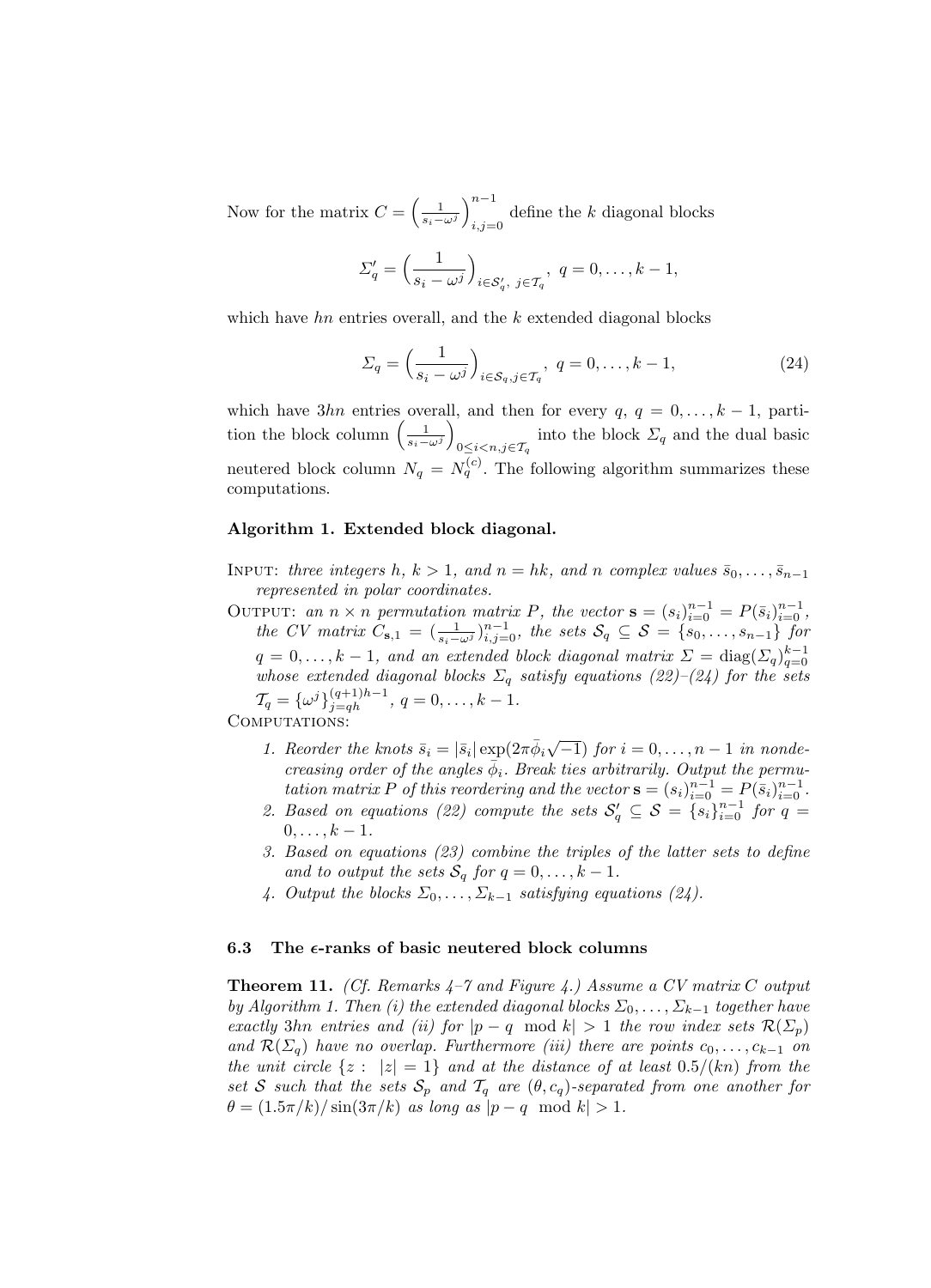*Proof.* One can readily verify parts (i) and (ii). Let us prove part (iii). Let  $\mathcal{A}(s,t)$ denote the arc of the unit circle  $\{z : |z| = 1\}$  with the end points s and t. For every q,  $q = 0, \ldots, k-1$ , choose a center  $c_q$  on the arc  $\mathcal{A}(\omega_{4n}^{(4q+1)h}, \omega_{4n}^{(4q+3)h})$  at the distance at least  $\frac{2}{kn}$  from the set S (as we require). This is possible because the set has exactly n elements. The arc has length  $\pi/k$  and shares the midpoint  $\omega_{2n}^{(2q+1)h}$  with the arc  $\mathcal{A}(\omega^{qh}, \omega^{(q+1)h})$  of length  $2\pi/k$ , on which all points of the set  $\mathcal{T}_q$  lie. Therefore these points lie at the distance less than  $\frac{3\pi}{2k}$  from the center  $c_q$ . Furthermore, unless  $|p-q| \leq 1$  or  $|p-q| = k-1$ , all points of the set  $\mathcal{S}_p$  lie outside the sector of the complex plane bounded by the pairs of rays from the origin to the points  $\omega^{(q-1)h}$  and  $\omega^{(q+2)h}$ , and then Distance $(c_q, S_p) \ge \sin(3\pi/k)$ . Therefore the sets  $S_p$  and  $\mathcal{T}_q = {\omega^j}_{i=0}^{hq-1}$  $\begin{array}{c} \frac{nq-1}{q-1} \\ j=(q-1)h \end{array}$  are  $(\theta, c_q)$ -separated from one another for  $\theta = (1.5\pi/k)/\sin(3\pi/k)$  unless  $|p - q| \leq 1$  or  $|p - q| = k - 1$ . It holds that  $1.5\pi/k \approx \sin(1.5\pi/k)$  for sufficiently large values  $k = n/h$ , whereas  $\sin(1.5\pi/k)/\sin(3\pi/k) = 0.5/\cos(1.5\pi/k)$ . By summarizing these estimates we obtain part (iii) of the theorem.

Corollary 3. Suppose Algorithm 1 has output a CV matrix C and its extended block diagonal. Assume a positive integer  $\rho$  and write  $\theta = \frac{1.5\pi/k}{\sin(3\pi/l)}$  $\frac{1.5\pi/k}{\sin(3\pi/k)}$  and  $\epsilon =$  $\frac{n\theta^{\rho}}{(1-\theta)\sin(3\pi/k)}$ . Then all basic neutered block columns have  $\epsilon$ -ranks at most  $\rho$ .

*Proof.* Theorem 11 implies that every basic neutered block column is  $(\theta, c_q)$ separated for some center  $c_q$  and for the above  $\theta$ . Apply Corollary 2 for  $\delta =$  $\sin(3\pi/k)$  and deduce the claimed bound on the  $\epsilon$ -ranks.

Remark 4. For a positive  $\epsilon$  deduce from the corollary that  $\frac{1}{\theta^{\rho}} = \frac{n}{\epsilon} \frac{1}{1-\theta} \frac{1}{\sin(3\pi/k)}$ . Consequently,  $\rho = (\log_2(\frac{n}{\epsilon}) + \log_2(\frac{1}{1-\theta}) + \log_2(\frac{1}{\sin(3\pi/k)})/\log_2(\frac{1}{\theta})$ . Let us bound  $\rho$  from above in terms of k, n and  $\epsilon$ . We can assume that n is reasonably large and then choose, say,  $k \ge 12$  and obtain from Theorem 11 that  $\theta < 0.5554$ (one can specify such bounds for other choices of k, noting that  $\theta \to 1/2$  as  $k = n/h \to \infty$ ). Now deduce that  $\rho \leq 1.2(\log_2(kn/\epsilon) - 2) < 1.2 \log_2(kn/\epsilon)$  for  $k \geq 12$ . Finally substitute  $k \leq n$  and obtain

$$
\rho \le \rho \le 1.2(\log_2(kn/\epsilon) - 2) < 2.4 \log_2(n/\sqrt{\epsilon}),
$$
\n
$$
\epsilon < kn/2^{\rho/1.2} \le n^2/2^{\rho/1.2} \text{ for } k \ge 2.
$$

Remark 5. In the proof of Theorem 11 we can rotate all sectors  $\Gamma_q$  and centers  $c_q$ by a fixed angle  $\phi$ ,  $0 \leq \phi < 2\pi$ , redefine the block diagonal matrix  $\Sigma$  accordingly, and then readily extend Theorem 11 and Corollary 3. In particular rotation by the angle  $\pi/k$  produces new basic neutered block columns, each overlapping a pair of old adjacent basic neutered block columns.

Remark 6. Among the basic neutered block columns  $N_q$  only  $N_0$  and  $N_{k-1}$  are blocks, whereas for  $q = 1, \ldots, k - 2$  they are made up of the pairs of super- and subdiagonal blocks. By gluing the upper and lower boundaries of the matrix  $C$ , however, we can turn all these pairs into single blocks. Furthermore our study is invariant under block row and block column permutations, with which we can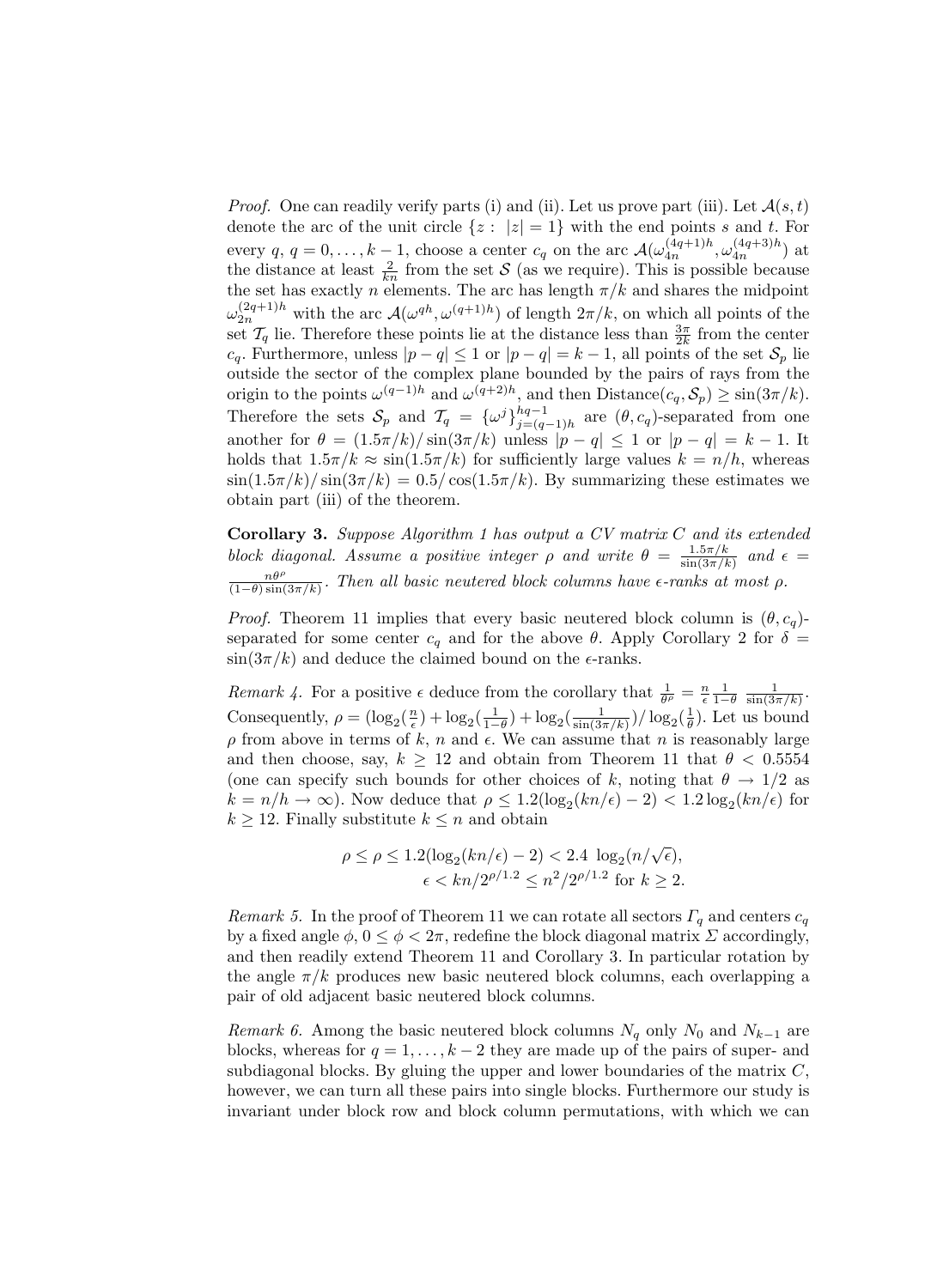move any diagonal block into the northwestern position  $(0, 0)$  or the southeastern position  $(k-1, k-1)$ .

Remark 7. One can extend the results of this section in various ways. To simplify the notation we assumed that  $f = 1$  and  $n = hk$  in Algorithm 1 and throughout, but the same arguments and proofs can be applied for any complex  $f$  and any triple of integers  $(h, k, n)$  satisfying  $|f| = 1$  and  $k = \lceil n/h \rceil$ . Since  $-C_{s,t}^T = C_{t,s}$ one can replace the CV matrix of the corollary by a  $CV^T$  matrix  $\left(\frac{1}{f\omega^i-t_j}\right)_{i,j=0}^{n-1}$ for  $|f| = 1$ . The proof techniques enable extension to rectangular CV and CV<sup>T</sup> matrices as well as to a Cauchy matrix  $C_{s,t}$  with the set S more or less equally spaced about a segment of a line or a smooth curve on the complex plane, the unit circle  $\{x : |x = 1|\}$  being an example of such a curve. If the set S has such distribution on the complex plane, then the same argument bounds the  $\epsilon$ -rank of all basic neutered block rows.

#### 6.4 The  $((2k-1)\epsilon)$ -ranks of neutered blocks

Next, under some additional assumptions, we extend the bound  $\rho$  of Corollary 3 on the  $\epsilon$ -rank from the basic neutered block columns  $N_i$  at first to the neutered unions of the pairs and the chains of such adjacent block columns and then (by virtue of Theorem 7) to all neutered blocks of the matrix  $C$ . To extend Corollary 3 to all neutered blocks of the CV matrices  $C$  we narrow the class of these matrices. The next definition narrows this class stronger than we need, but it helps introduce the subsequent definition that we really use.

**Definition 4.** A matrix C is  $\epsilon$ -uniformly *p*-neutered if its every  $s \times s$  neutered block N has  $\epsilon_+$ -rank  $\rho \ge \min\{s, \rho\}$  for some  $\epsilon_+ > \epsilon$ .

**Definition 5.** (See Figures 5 and 6.) A 5-tuple  $(h, k, n, \rho, \epsilon)$  is valid if h, k, n, and  $\rho$  are positive integers,  $\epsilon > 0$ , and the bounds of Remark 4 hold. For a CV matrix C of Corollary 3 define its two extended block diagonals, that is  $\Sigma$ , as in the corollary, and  $\hat{\Sigma}'$ , as in Remark 5 for  $\phi = \pi/k$ . For  $q = 0, \ldots, k - 1$  let  $N_q = N_c(\Sigma_q)$  and  $N'_q = N_c(\Sigma_q')$  denote the basic neutered block columns dual to the diagonal blocks  $\Sigma_q$  and  $\Sigma'_q$  of these extended block diagonals, respectively, and let  $\cap_q$  and  $\cap'_q$  denote the two neutered blocks defined by the common entries of the matrix pairs  $(N_q, N'_q)$  and  $(N_{q+1 \mod k}, N'_q)$ , respectively. Then the matrix C is  $\epsilon$ -selectively  $\rho$ -neutered (for this 5-tuple  $(h, k, n, \rho, \epsilon)$ ) if all blocks  $\cap_q$  and  $\bigcap_{q}^{\prime}$  have  $\epsilon_{+}$ -ranks at least  $\rho$  for some  $\epsilon_{+} > \epsilon$ .

Remark 8. For an  $\epsilon$ -selectively  $\rho$ -neutered matrix we must have  $|h/2| \ge \rho$  because each matrix  $\cap_q$  and  $\cap'_q$  has at least  $\lfloor h/2 \rfloor$  columns and has  $\epsilon_+$ -rank at least  $\rho$ , but there is no such contradictions to the choice of  $h = 2\rho$  or  $h = 2\rho + 1$ for a fixed integer  $\rho$ .

**Theorem 12.** Assume an  $\epsilon$ -selectively *ρ*-neutered  $n \times n$  CV matrix C for a valid 5-tuple  $(h, k, n, \rho, \epsilon)$ . Then the neutered unions of all chains of adjacent basic neutered block columns  $N_q$  have  $((2k-1)\epsilon)$ -ranks at most  $\rho$ .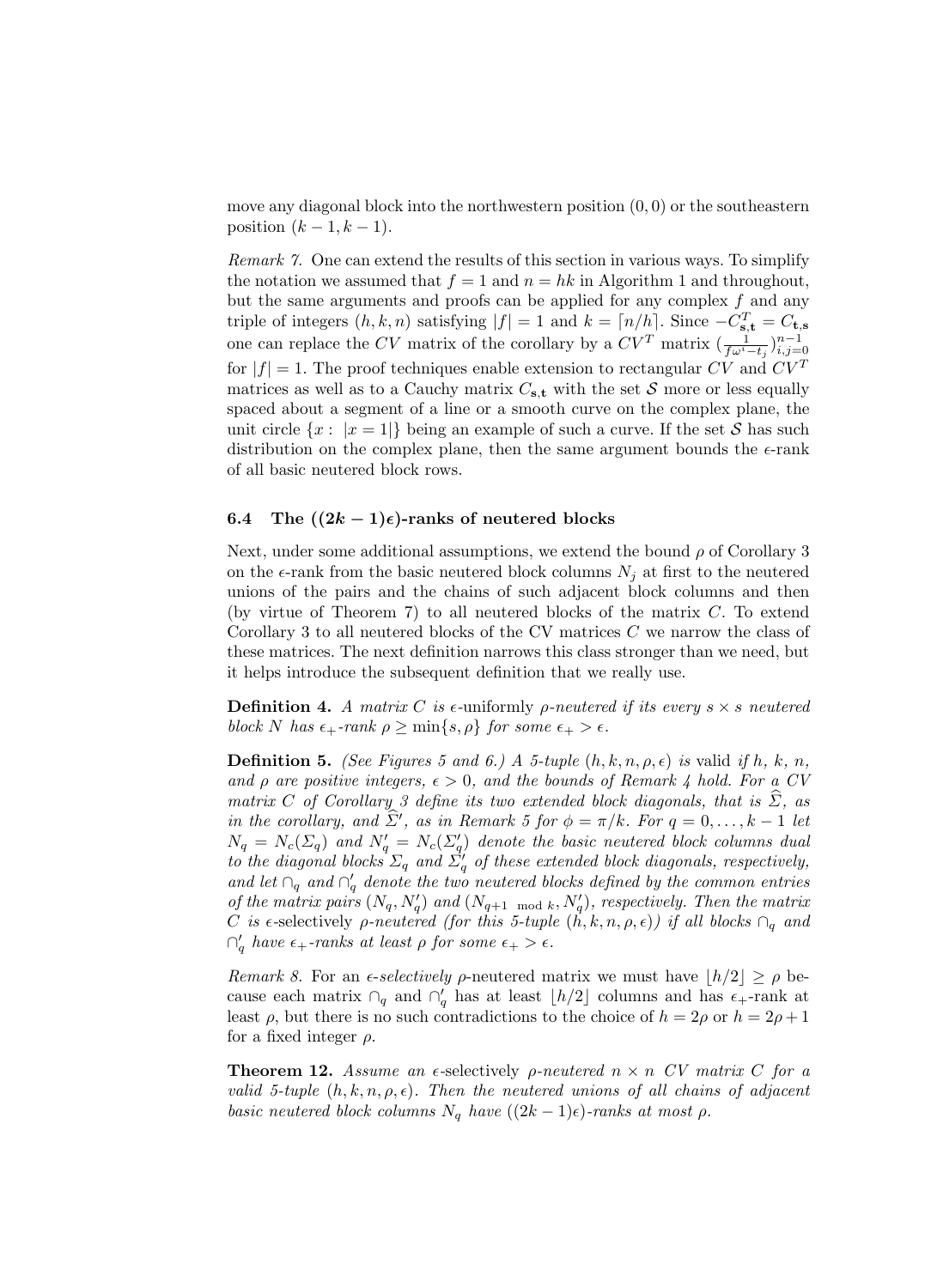*Proof.* By virtue of Corollary 3 the basic neutered block columns  $N_q$  and  $N'_q$ have  $\epsilon$ -ranks at most  $\rho$  for all q, but actually even the blocks  $\cap_q$  have  $\epsilon$ -ranks exactly  $\rho$  for all q because C is assumed to be an  $\epsilon$ -selectively  $\rho$ -neutered matrix. Let  $\bigcap_q = \bar{S}_{\bigcap_q} \bar{\Sigma}_{\bigcap_q} \bar{T}_{\bigcap_q}^H$  be compact SVD for  $0 \le q < k$ . Then  $\bar{S}_{\bigcap_q}^H \bigcap_q = \bar{\Sigma}_{\bigcap_q} \bar{T}_{\bigcap_q}^H =$  $(M_\rho \mid E_q)^T$  where  $M_\rho$  is a  $\rho \times \rho$  matrix,  $||E_q|| \leq \epsilon$ , and where  $\sigma_\rho(M_\rho)$  =  $\sigma_{\rho}(\cap_q) > \epsilon$  because the matrix is  $\epsilon$ -selectively  $\rho$ -neutered. Represent the matrix  $U_q = \bar{S}_{\cap_q}^H N(N_q, N_q')$  as  $\begin{pmatrix} W & M_\rho & Y \\ X & F_{\rho} & Z \end{pmatrix}$  $X$   $E_q$   $Z$  , apply Theorem 3 to each of the matrices  $\int W M_\rho$  $X$   $E_q$ ) and  $\begin{pmatrix} M_{\rho} Y \\ E & 7 \end{pmatrix}$  $E_q Z$ ), and deduce that  $||(X \nvert E_q)|| \leq \epsilon$  and  $||(E_q \nvert Z)|| \leq \epsilon$ . Consequently only the first  $\rho$  rows of the matrix  $U_q - E'_q$  are nonzero for some matrix  $E_q'$  satisfying  $||E_q'|| \leq 2\epsilon$ . Extend this argument to prove that for any pair of integers l and  $q, 0 < l < k, 0 \leq q < k$ , and the neutered union U of the chain

$$
N(N_q, N'_q, N_{q+1 \mod k}, N'_{q+1 \mod k}, \ldots, N_{q+l-1 \mod k}, N_{q+l-1 \mod k})
$$

of 2l − 1 overlapping neutered blocks, there is a matrix  $E_{q,l}$  such that  $||E_{q,l}|| \leq$  $(2l-1)\epsilon$  and the matrix  $U - E_{q,l}$  has only  $\rho$  nonzero rows, and so rank $(U - E_{q,l}) \leq$  $\rho$ . This implies the theorem.

Remark 9. The assumption of Theorem 12 that  $\epsilon_+$ -ranks of all blocks  $\cap_q$  and  $\bigcap'_{q}$  are at least  $\rho$  for  $q = 0, \ldots, k-1$  and any  $\epsilon_{+} > \epsilon$  can be quite readily verified for the much studied CV matrix  $C_{1,\omega_{2n}}$ . [MRT05] and [CGS07] state logarithmic bounds on its  $\epsilon$ -rank but seem to omit detailed proofs.

Theorems 7 and 12 and Remark 2 together imply the following corollary.

Corollary 4. A CV  $n \times n$  matrix is  $((2k-1)\epsilon, \rho)$ -neutered if it is  $\epsilon$ -selectively  $\rho$ -neutered for a valid 5-tuple  $(h, k, n, \rho, \epsilon)$ .

### 7 Multiplication of CV and Vandermonde matrices and their transposes and inverses by a vector

Given an  $n \times n$  CV matrix, we seek an  $(n\epsilon)$ -approximation of its product by a vector. Our algorithm supporting the following theorem accelerates by a factor of  $\sqrt{n/\log(n)}$  the known algorithms provided that  $\log(1/\epsilon) = O(\log(n)).$ 

**Theorem 13.** Assume positive integers k and n,  $n > k$ , complex  $s'_0, \ldots, s'_{n-1}$ , and f,  $|f| = 1$ , positive  $\epsilon$ , and a CV matrix  $C' = (\frac{1}{s_i' - \omega^j})_{i,j=0}^{n-1}$ . Then it holds that (i)  $\alpha_{(k+1)\epsilon}(C') < 4n\sqrt{3n\rho}$  for  $\rho$  of Remark 4 and in particular  $\alpha_{n\epsilon}(C') \leq$  $4n\sqrt{7.2n\log_2(n/\sqrt{\epsilon})}$  for  $\rho = 2.4\log_2(n/\sqrt{\epsilon})$  and  $k < n$ . (ii) Consequently it holds that  $\alpha_{n\epsilon}(C') = O(n\sqrt{n\log(n)})$  where  $\log(1/\epsilon) = O(\log(n)).$ 

*Proof.* Apply Algorithm 1 to compute a permutation matrix  $P$ , an extended block diagonal matrix  $\Sigma$ , and the basic neutered block columns  $N_0, \ldots, N_{k-1}$  of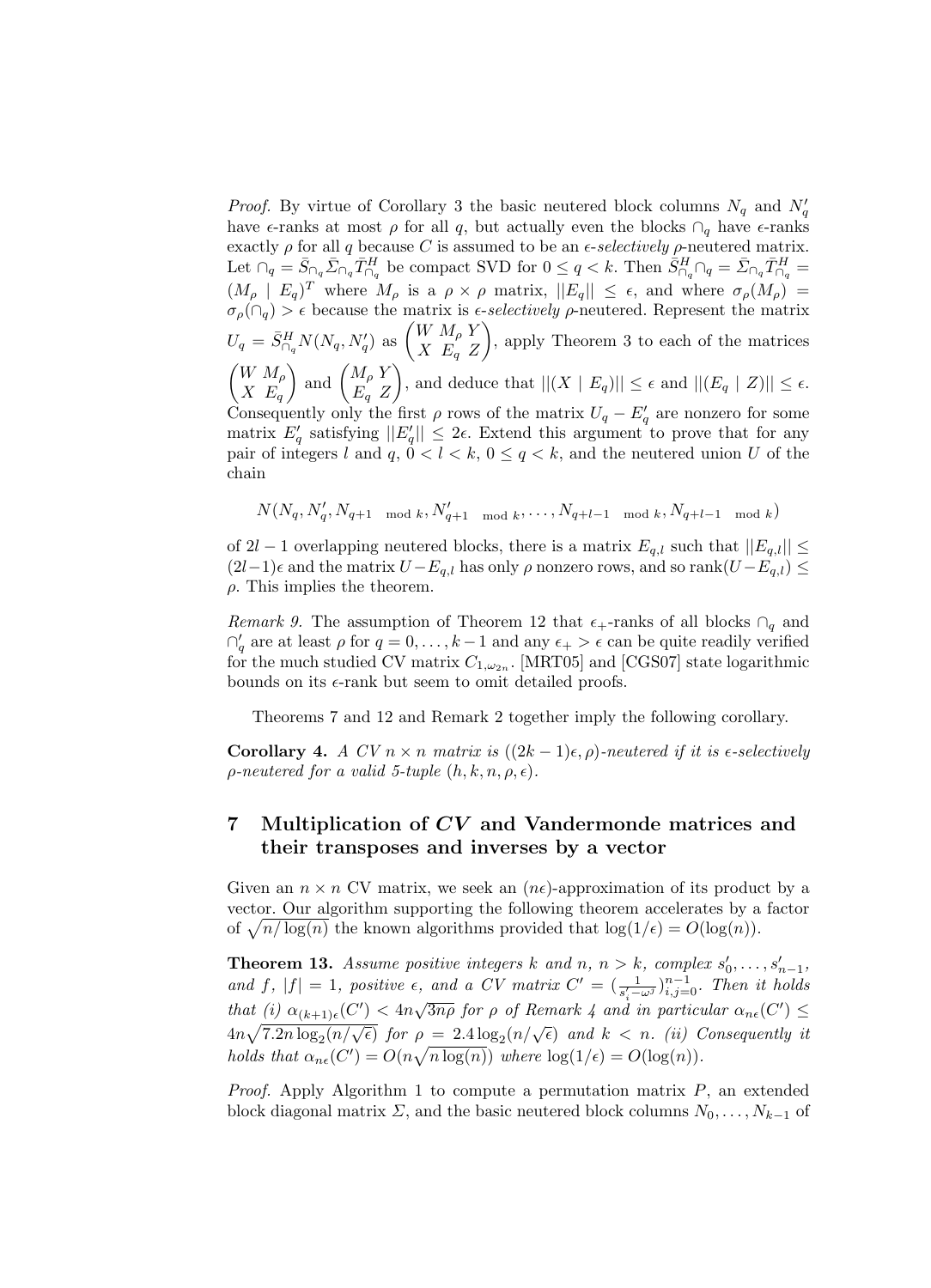the matrix  $C = PC'$ . Clearly  $\alpha_{(k+1)\epsilon}(C') = \alpha_{(k+1)\epsilon}(C) \leq \alpha_{\epsilon}(\Sigma) + \sum_{q=0}^{k-1} \alpha_{\epsilon}(N_q) +$ kn. By virtue of Theorem 11, every basic neutered block column  $N_q$  has rank at most  $\rho$  and the matrix  $\Sigma$  has at most  $3hn$  nonzero entries. Therefore,  $\alpha(\Sigma) \leq$  $6hn - n$ , whereas by virtue of Theorem 2,  $\alpha(N_q) < 2(h + n - n_q)\rho - \rho$  for the  $(n - n_q) \times h$  basic neutered block column  $N_q$ . Note that  $\sum_{q=0}^{k-1} n_q = 3n$ , and so  $\sum_{q=0}^{k-1} \alpha(N_q) \leq 2(h+n)k\rho - 3n\rho - k\rho = 2kn\rho - (n+k)\rho$  because  $hk = n$ . Combine the above bounds and deduce that  $\alpha_{(k+1)\epsilon}(C) \leq 6hn + 2kn\rho - (n+k)\rho - n <$  $6hn + 2kn\rho$ . Choose  $k\rho = 3h = 3n/k$ , and deduce that  $k = \sqrt{3n/\rho}$ ,  $k\rho = \sqrt{3n\rho}$ ,  $\alpha_{(k+1)\epsilon}(C) < 4n\sqrt{3n\rho}$ . This proves part (i), which implies part (ii).

Remark 10. The theorem can be readily extended to the case of rectangular CV matrices as well as  $CV^T$  matrices  $C = \left(\frac{1}{f\omega^i - s_j}\right)_{i,j=0}^{m-1,n-1}$  for  $|f| = 1$ .

Next, for  $((2k-1)\epsilon)$ -approximate multiplication by a vector of  $\epsilon$ -selectively ρ-neutered CV matrices C we yield nearly linear upper bounds on  $\alpha_{(2k-1)\epsilon}(C)$ ,  $\alpha_{(2k-1)\epsilon}(C^T), \beta_{(2k-1)\epsilon}(C), \text{and } \beta_{(2k-1)\epsilon}(C^T)$  provided that  $\log(1/\epsilon) = O(\log(n)).$ 

**Theorem 14.** Assume an  $\epsilon$ -selectively  $\rho$ -neutered  $n \times n$  CV matrix C for a valid 5-tuple  $(h, k, n, \rho, \epsilon)$ . Then it holds that  $(i) \alpha_{(2k-1)\epsilon}(C) \leq 8n\rho + 4k\rho^2 + 6hn - n$ , and so  $\alpha_{(2k-1)\epsilon}(C) = 22n\rho - n + 5\delta_h n = O(n\rho)$  for  $k = n/h$ ,  $\rho = \lfloor h/2 \rfloor$  (cf. Remark 8), and  $\delta_h = \lfloor h/2 - \rho \rfloor$ , and therefore  $\alpha_{(2k-1)\epsilon}(C) = O(n \log(n/\sqrt{\epsilon}))$  $\lim_{\delta \to 0} \sum_{n=0}^{\infty} \frac{d^n}{(n-\delta)^n} \left( \frac{n}{\delta} \right) = \lim_{n \to \infty} \frac{d^n}{(n-\delta)^n} \left( \frac{n}{\delta} \right)$  (cf. Remark 4). (ii) Furthermore if the matrix C is nonsingular and if  $(2k-1)\epsilon ||C^{-1}|| < 1/3$ , then  $\beta_{(2k-1)\epsilon}(C) = O(n\rho^2)$ , and so  $\beta_{(2k-1)\epsilon}(C) = O(n(\log(n/\sqrt{\epsilon}))^2)$  if  $\rho = O(\log(n/\sqrt{\epsilon}))$ .

*Proof.* Combine Corollary 4 with part (i) of Theorem 9 for  $l = u = \rho$ , note that in this application of the theorem it holds that  $\sum_{p=0}^{k-1} m_p = 3n$ ,  $\sum_{q=0}^{k-1} n_q = n$ , and  $\sum_{q=0}^{k-1} m_q n_q \leq 3hn$ , deduce that  $\alpha_{(2k-1)\epsilon}(C) \leq 8n\rho + 4k\rho^2 + 6hn - n$ , and obtain the bounds of part (i) of Theorem 14. Likewise, to deduce its part (ii) combine Corollary 4 with Theorem 4 and part (ii) of Theorem 9.

**Theorem 15.** Suppose equation (10) expresses an  $n \times n$  Vandermonde matrix  $V_s$  through the CV matrix  $C = C_{s,f}$  for a complex f such that  $|f| = 1$ . Then (i) for any vector **u** one can approximate the vector  $V_s$ **u** within the error norm bound  $(\epsilon \sqrt{n}) ||u|| \max_{i=0}^{n-1} |s_i^n - f|$  by using less than  $4n\sqrt{7.2 \log_2(n/\sqrt{\epsilon})}$  flops. Furthermore suppose the CV matrix C is  $\epsilon$ -selectively  $\rho$ -neutered for a valid 5tuple  $(h, k, n, \rho, \epsilon)$ . Then (ii) one can approximate the product  $V_s$ **u** within the product  $\chi_s$  which the<br>error norm bound  $((2k-1)\epsilon/\sqrt{n})||\mathbf{u}||\max_{i=0}^{n-1} |s_i^n - f|$  by using  $O(n \log(n/\sqrt{\epsilon}))$ flops and (iii) if the matrix  $V_{\bf s}$  is nonsingular and if  $(2k-1)\epsilon\sqrt{n}\mu_f||V_{\bf s}^{-1}|| <$ 1/3, then one can approximate the vector  $V_5^{-1}$ **u** within the error norm bound  $2(2k-1)\epsilon\sqrt{n}\mu_f||V_{\rm s}^{-1}||$  ||**u**|| by using  $O(n(\log(n/\sqrt{\epsilon})^2))$  flops where  $|f| = 1$ ,  $\mu_f = \max_{i=0}^{n-1} |s_i^n - f^n|^{-1}$ , and one can choose f such that  $\mu_f \leq n/\pi$ . The same estimates hold where the transposes  $V_s^T$  and  $-C_{f,s} = C_{s,f}^T$  replace the matrices  $V_s$ and  $C = C_{\mathbf{s},f}$ , respectively, as well as for the problems of approximate evaluation of a polynomial of degree  $n-1$  at the n knots  $s_0, \ldots, s_{n-1}$  and approximate interpolation to this polynomial from its n values at these knots.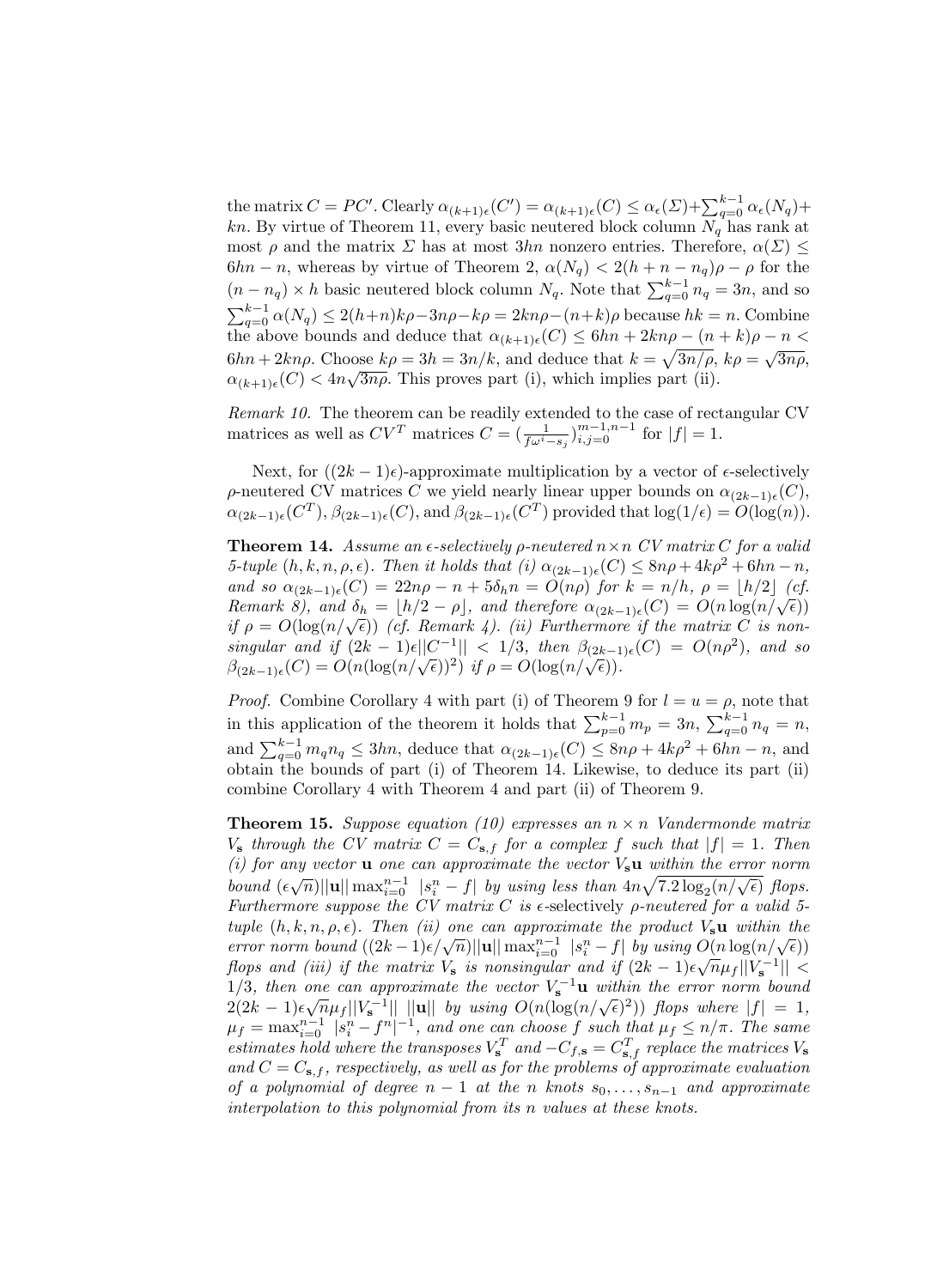*Proof.* Deduce the claims about the matrix  $V_s$  and its transpose by combining Theorems 13 and 14 with equations (15)–(18) and note that  $\mu_f$  is minimized under  $|f| = 1$  for the complex points  $s_i$  equally spaced on the unit cirle  $\{x : |x| =$ 1}. Extend the estimates to the case of polynomials by applying equation (5).

Remark 11. The proofs of Theorems 13–15 are constructive. They enable one to devise supporting algorithms that involve the computation of the centers  $c_q$  and  $c'_{q}$  (which define the basic neutered block columns  $N_{q}$  and  $N'_{q}$ ) and subsequent computation of the ULV factorizations of the neutered blocks  $\cap_q$  and  $\cap'_q$  for all q. One can avoid a large part of this tedious computation and dramatically simplify the implementation, however, by following the papers [CGS07], [X12], [XXG12], and [XXCBa]: they bypass the computation of the centers  $c_q$  and  $c'_q$ and compute the HSS generators for the blocks defined by HSS trees instead of the generators for all neutered block columns. The algorithms of [CGS07], [X12], [XXCBa], and [XXG12] have been devised for a particular CV matrix  $C_{1,\omega_{2n}}$ , but can be readily extended to general  $CV$  and  $CV<sup>T</sup>$  matrices.

Remark 12. In the extensive tests reported in [XXG12] the numerical rank of the matrix  $C_{1,\omega_{2n}}$  consistently grew much slower than  $log(n)$  as n grew large. This empirical observation suggests that for a large class of CV matrices or possibly even for a "typical" CV matrix our upper estimate  $\rho \leq 1.2 \log_2(kn/\epsilon)$ of Remark 4 is overly pessimistic. Here are some more formal reasons for this conjecture. (i) Recall that the entries of a neutered block decay as block moves away from the diagonal blocks, which eventually decreases its  $\epsilon$ -rank, but we have not used this observation in our analysis. (ii) For most of the dispositions of the set  $S = \{s_0, \ldots, s_{n-1}\}\$  on the complex plane and for most of the pairs i and j, our basic lower bound  $\pi/k$  on the values  $|s_i - c_j|$  is overly pessimistic. (iii) We stated our estimate for  $\rho$  in Remark 4 to deduce our upper bound of  $(21)$  on the norm  $||E||$ , but this bound is not always sharp and is not always required. In particular, under the spectral matrix norm, our bounds for the errors of the approximation of the vectors  $C$ **u** and  $C^{-1}$ **u** are too generous and can be of the approximation of the vectors  $C$ **u** and  $C$  are too generous and can be divided by  $\sqrt{n}$ . (iv) Likewise in the proof of Theorem 12 we deduced the bound  $||(E_0, \ldots, E_{2k-1})|| \leq (2k-1)\epsilon$  from the bounds  $||E_q|| \leq \epsilon$  for  $0, \ldots, q = 2k-1$ but the factor of  $2k - 1$  would disappear from this bound if we used the column matrix norm  $||\cdot||_1$ . (v) We deduced our separation bound  $\theta$  (in terms of the angles  $\phi_i$  in the representation of the knots  $s_i$  in polar coordinates) for the worst case absolute values  $|s_i|$ , but we can expect that the bound is substantially stronger in the average case.

#### 8 Extension of matrix structures and the cost estimates

To extend our progress we recall and employ the Sylvester displacements  $AM -$ MB of the matrices with the structures of Cauchy and Vandermonde types. We say that an  $n \times n$  matrix  $M = C_{s,t}(F, G)$  has a  $(s, t, d)$ -structure of the Cauchy type  $(\mathbf{s}, \mathbf{t})$  if  $D_{\mathbf{s}}M - MD_{\mathbf{t}} = FG^{T}$  for two vectors **s** and **t**, the diagonal matrices  $D_s$  and  $D_t$ , and  $n \times d$  matrices F and G having columns  $f_j$  and  $g_j$ ,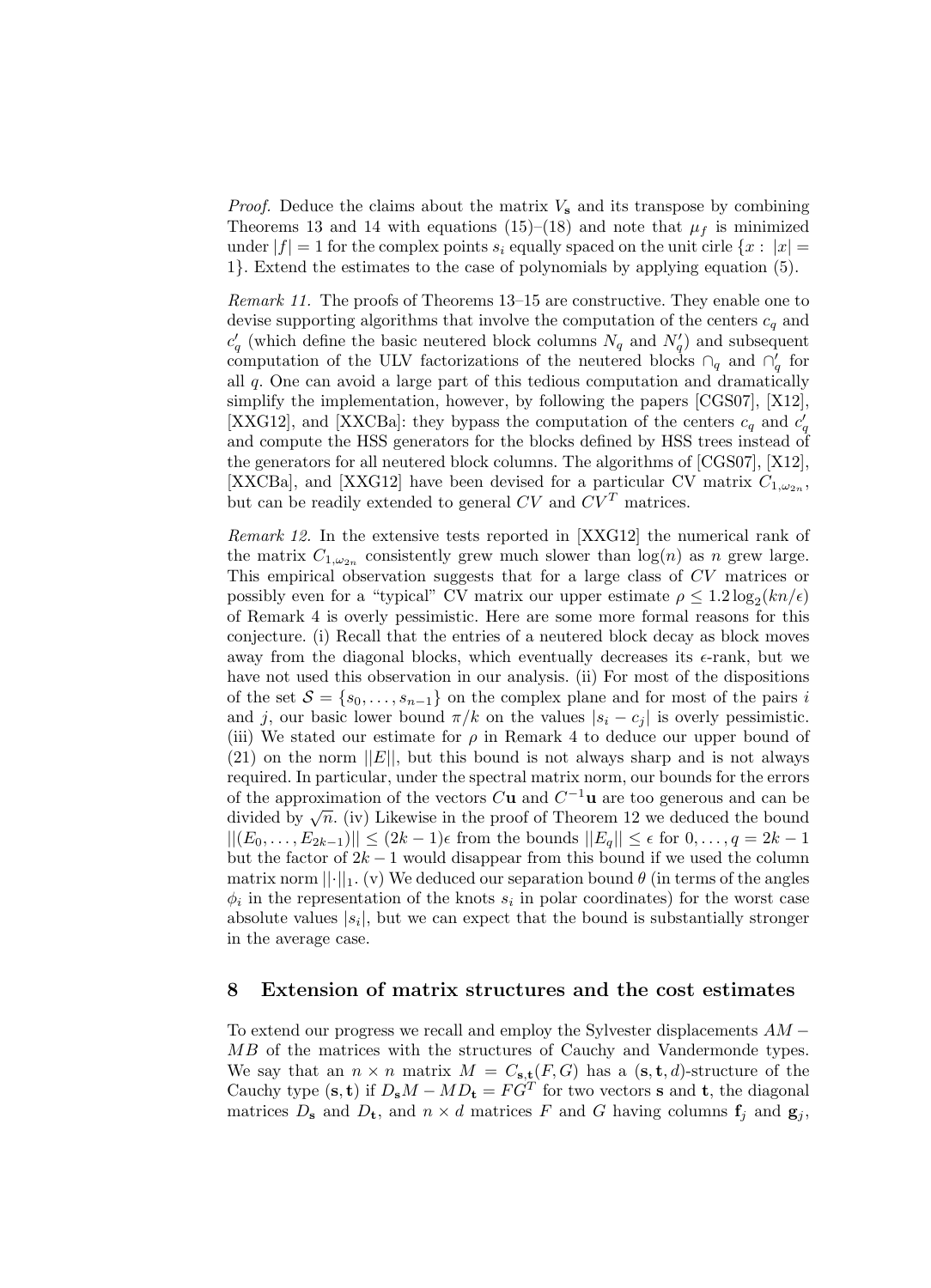for  $j = 0, \ldots, d - 1$ , and rows  $\mathbf{u}_i$  and  $\mathbf{v}_i$ , for  $i = 0, \ldots, n - 1$ , respectively, or equivalently if

$$
M = \sum_{j=1}^{d} D(\mathbf{f}_j) C D(\mathbf{g}_j) = \left(\frac{\mathbf{u}_i^T \mathbf{v}_j}{s_i - t_j}\right)_{i,j=0}^{n-1} \text{ for } C = \left(\frac{1}{s_i - t_j}\right)_{i,j=0}^{n-1}
$$
(25)

(cf. [P01, Examples 1.4.1 and 4.6.4]). In this case we write  $M = C_{s,t}(F, G)$ . In particular  $M = (\frac{1}{s_i - t_j})_{i,j=0}^{n-1}$  and  $d = 1$  if  $F = G = (1, ..., 1)^T$ . Formula (25) expresses a matrix M via a nonunique generating pair  $\{F, G\}$  of length d for its displacement  $D_sM - MD_t$ , and this pair is called a *displacement generator* of the matrix  $M$ . For small integers  $d$  we call the matrices  $M$  of (25) *Cauchy-like* and having structure of Cauchy type. Their multiplication by a vector is reduced to d multiplications of the Cauchy matrix C by d vectors and  $O(n)$  other flops.

More generally suppose that the displacement  $AM - MB$  of a matrix M has a small rank (called *displacement rank* of the matrix  $M$ ) for some pair of *operator* matrices A and B. Then we say that the matrix M has the structure defined by the pair  $(A, B)$ . For example, the above pair  $(A, B) = (D_{s}, D_{t})$  defines the structure of Cauchy type. For another example, let  $Z_c = \begin{pmatrix} 0^T & c \\ r & 0 \end{pmatrix}$  $I_{n-1}$  0  $\int$  for a scalar c denote the  $n \times n$  matrix of c-circular shift and let c and d be two distinct constants. Then the pairs  $(A, B) = (Z_c, Z_d)$  and  $(A, B) = (Z_c, Z_d^T)$  define the classes of matrices with Toeplitz and Hankel structures, respectively, whereas the pair  $(A, B) = (D_s, Z_c)$  of operator matrices for any complex scalar c defines an extension of the class of the Vandermonde matrices  $V = V_s = (s_i^{j-1})_{i,j=0}^{n-1}$ , and it holds that

$$
D_{\mathbf{s}}V - VZ_c = (s_i^n - c)_{i=0}^{n-1} (0 \mid \dots \mid 0 \mid 1).
$$
 (26)

By using the transpose of this pair  $(Z_c^T, D_s)$  we extend the class of transposed Vandermonde matrices  $V^T$ , and it holds that

$$
Z_c^T V^T - V^T D_s = (0 \mid \dots \mid 0 \mid 1)^T ((s_i^n - c)_{i=0}^{n-1})^T.
$$
 (27)

We refer the reader to [BP94], [GO94], [P01, Sections 4.1–4.5], [PW03], and the bibliography therein on expressing various structured matrices via their displacements (including matrices with the structures of Toeplitz, Hankel, Cauchy, Vandermonde and transposed Vandermonde types) and to [P01, Section 1.5] on performing arithmetic operations with matrices in terms of their displacements, exemplified by the following simple but basic result.

**Theorem 16.** (Cf. [P90] and [P01, Theorem 1.5.4].) Assume five matrices A, B, C, M and N with compatible sizes. Then

$$
A(MN) - (MN)C = (AM - MB)N + M(BN - NC),\tag{28}
$$

and so if  $AM - MB = G_M H_M^T$  and  $BN - NC = G_N H_N^T$ , then  $A(MN)$  –  $(MN)C = G_{MN}H_{MN}^T$  for  $G_{MN} = (G_M \mid MG_N)$  and  $H_{MN} = (N^T H_M \mid H_N)$ .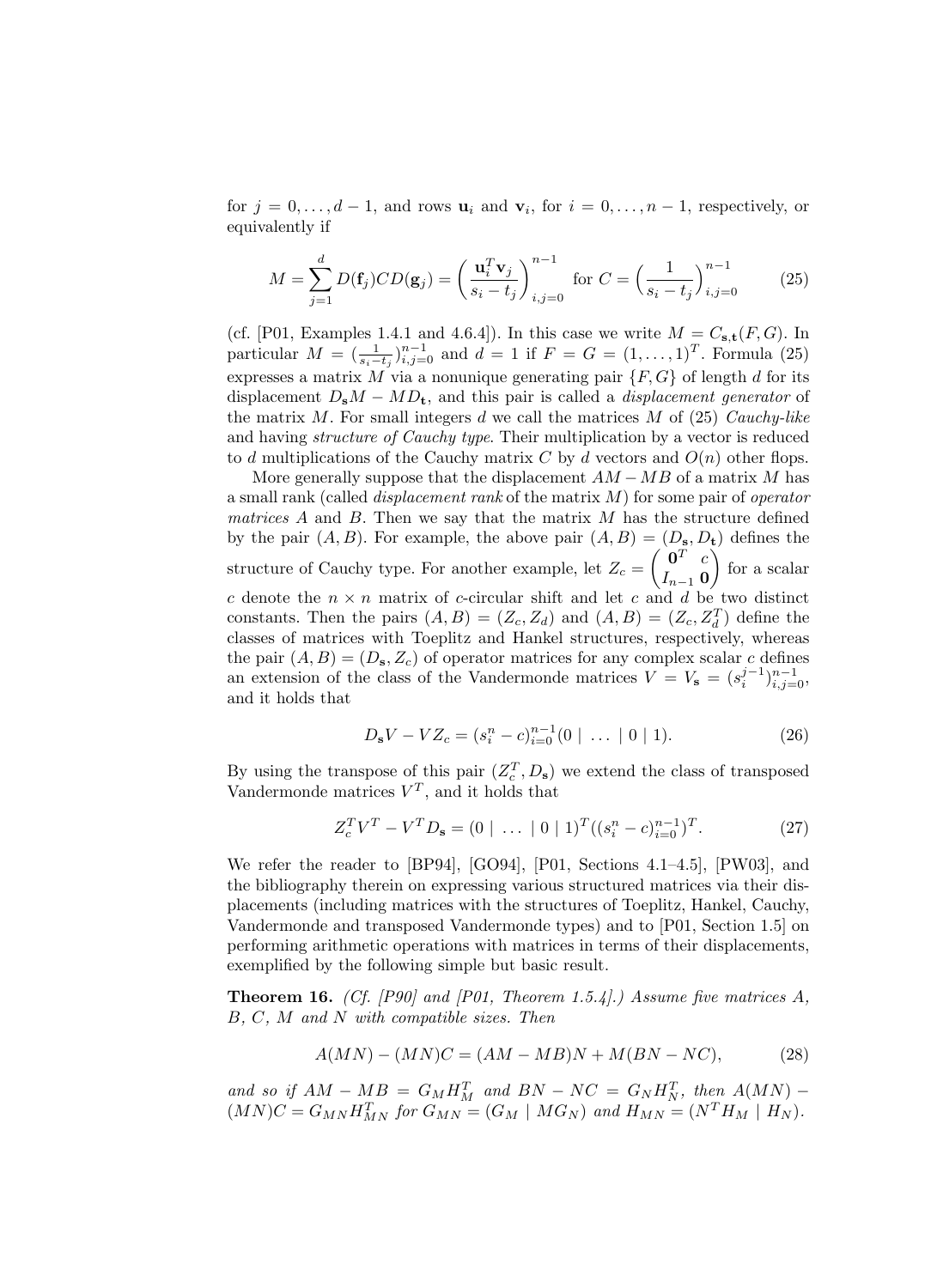By virtue of this theorem one can transform a pair of operator matrices  $(A, B)$  into any other pair of operator matrices by means of multiplication with appropriate multipliers. Consequently one can transform the classes of matrices with the structures of Toeplitz, Hankel, Vandermonde, transposed Vandermonde, and Cauchy types into each other at will. This fact has broad algorithmic impact, because it enables one to exploit distinct features of various matrix structures, in particular (as we noted in Section 4) the invariance of the matrix structure of Cauchy type in row and column interchange (in contrast to the structures of Toeplitz and Hankel types), exploited in [GKO95] and [G98], and the expansion of the matrix entries into Loran's series (unlike the structures of the three other types), exploited in [MRT05], [CGS07], and [XXG12].

Remark 13. Transformation of the matrix structures from Vandermonde type into Cauchy type was the initial step for our current progress (cf.  $(15)-(18)$ ). Transformation into the opposite direction seems to be also highly promising. Namely exact or approximate polynomial evaluation and interpolation (cf. Problems 1 and 2) are equivalent to computing or approximating the products of a Vandermonde matrix and its inverse by a vector. Now assume any successful algorithms for these tasks and combine equation (9) and Remark 1 to extend them to multiplication of a Cauchy matrix and its inverse by a vector and consequently to Problems 3 and 4 as well as some other problems of rational interpolation [P01] and a broad area of computations with matrices having structures of Vandermonde and Cauchy types [Pa].

#### 9 Conclusions

In this paper we employ transformations of matrix structures and some variants of the Multipole techniques to accelerate dramatically the known approximation algorithms for the nth degree polynomial interpolation and multipoint evaluation. The basic computational blocks of our algorithms are the FFT and Multipole type algorithms, well studied, efficiently implemented, and showing sufficiently stable numerical behavior in practice.

Our progress relies on our reduction of polynomial and Vandermonde matrix computations to HSS matrix computations. As soon as we achieve this reduction, we just invoke the known efficient algorithms of [MRT05], [CGS07], and [XXG12]. Overall this accelerates  $\epsilon$ -approximate multipoint polynomial evaluation by a factor of  $\sqrt{n/\log n}$  as long as  $\log(1/\epsilon) = O(\log(n))$ , and furthermore for a large class of inputs we support nearly optimal arithmetic cost bounds for both  $\epsilon$ -approximate evaluation and interpolation. A natural research subject is the study of this class, which we specify by associating it with  $\epsilon$ -selectively ρ-neutered CV matrices for valid 5-tuples  $(h, k, n, \rho, \epsilon)$  (cf. Definition 5).

As a potential beneficiary of our progress we recall the classical task of univariate polynomial root-finding. The current best package of subroutines MP-Solve [BF00] relies on Ehrlich–Aberth iterations, which amount essentially to recursive multipoint polynomial evaluation. MPSolve performs it in quadratic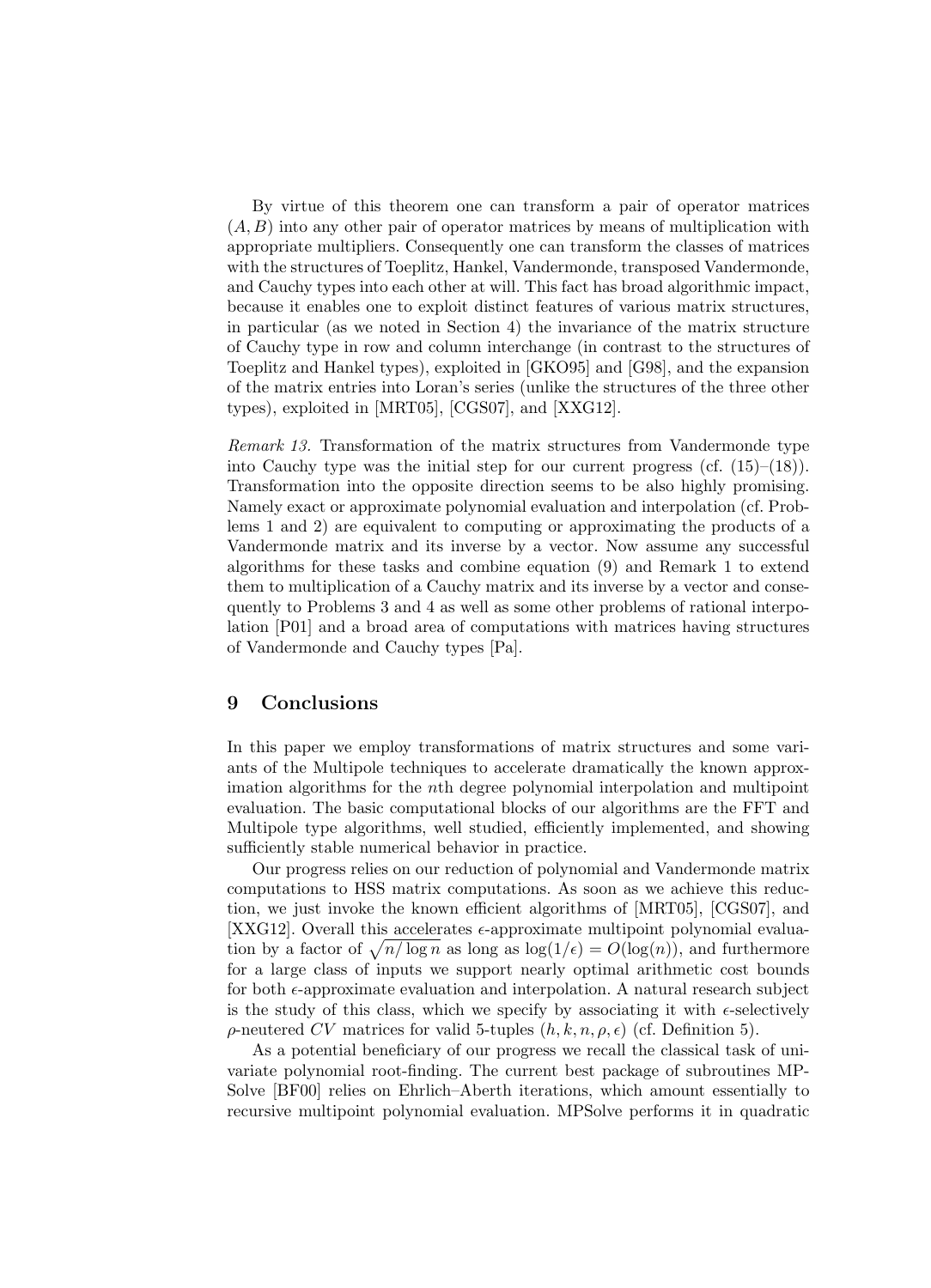time by means of Horner's algorithm, versus nearly linear time of our algorithms. For a large class of inputs a number of the initial iterations can go with the IEEE standard double precision, and at these stages our algorithms have clear advantage over Horner's.

Transformations of matrix structures can extend our progress to computations with various matrices having structures of Vandermonde and Cauchy types, for example, confluent Vandermonde matrices and Loewner matrices, and various problems of rational interpolation such as the Nevanlinna–Pick and matrix Nehari problems, although guarding against numerical problems may limit these extensions.

Other natural subjects for further formal and experimental study, include the ones pointed out in Remarks 7 and 12, and there we can add the computation of least-squares solutions of Vandermonde,  $CV$  and  $CV<sup>T</sup>$  linear systems of equations (cf. [XXCBa]) as well as the estimation of the threshold input sizes for which our algorithms, running in nearly linear time, outperform the known numerical algorithms, running in quadratic time, and the algorithms supporting Theorem 13 and part (i) of Theorem 15. Finally, one can facilitate parallel implementation of our algorithms by using the known efficient parallel algorithms for FFT and nested dissection (see, e.g., [B99], [GS66], [P93], and [PR93]).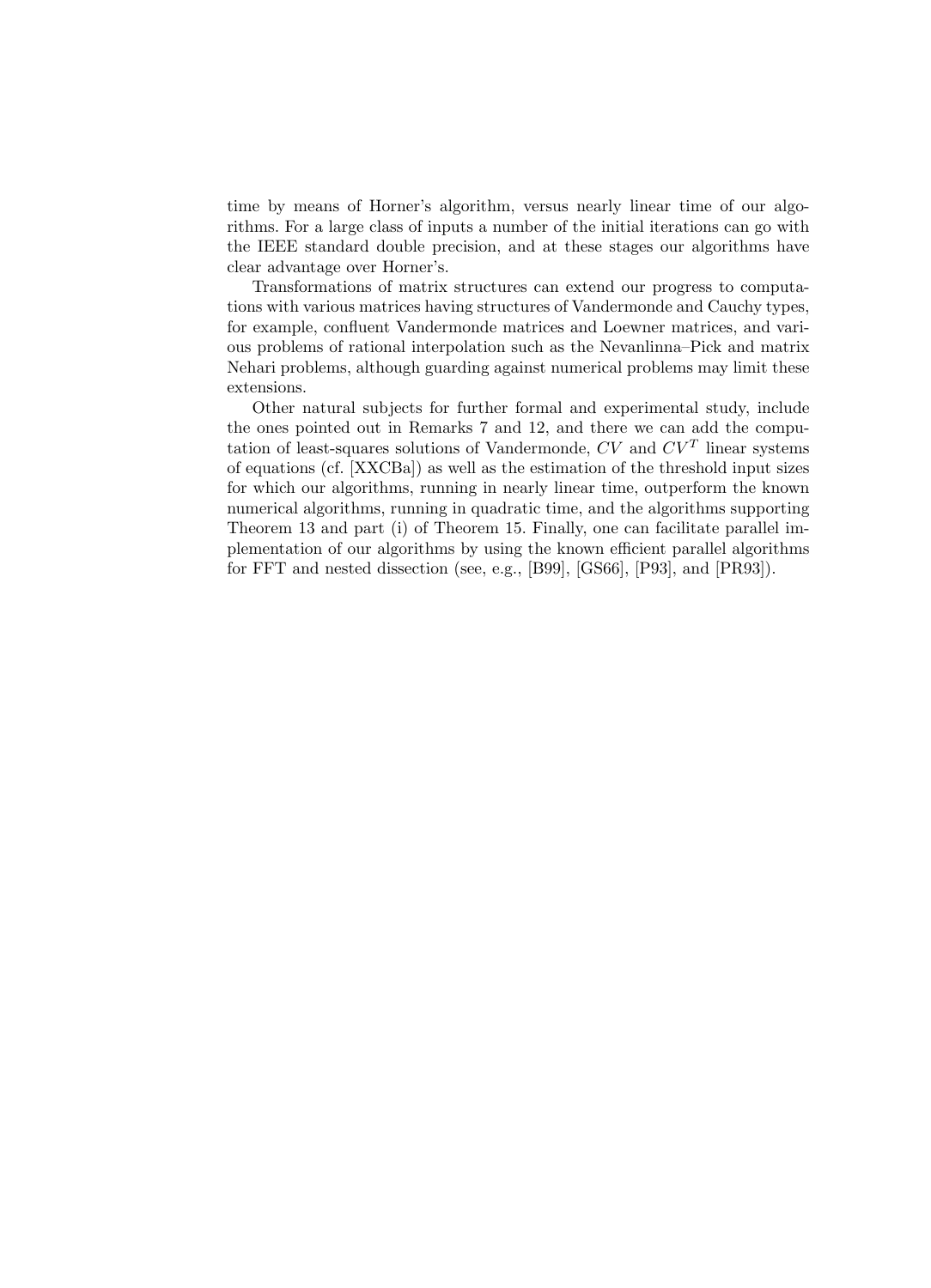Figure 1. The block diagonal is shown in black color.

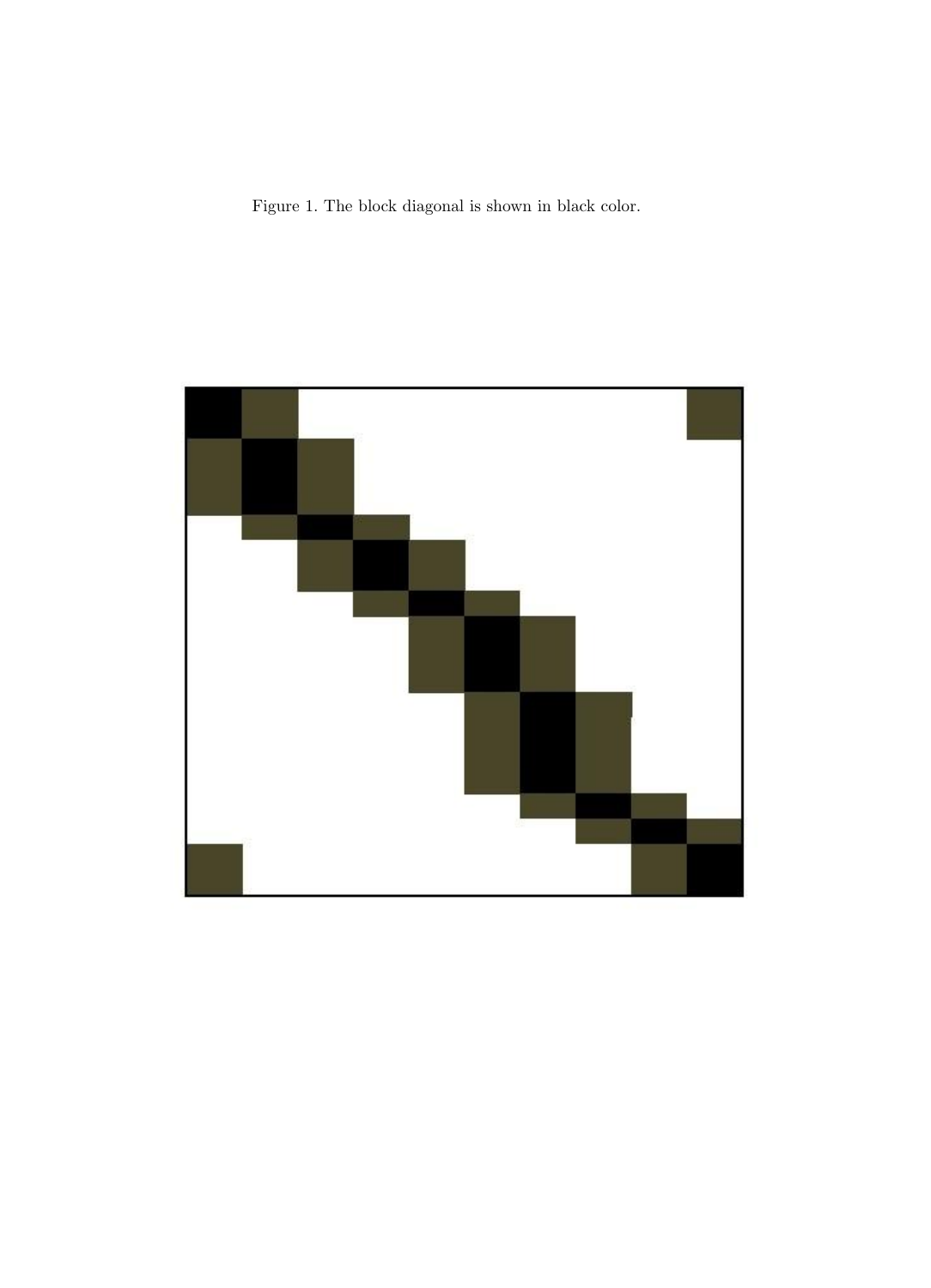Figure 2. Two basic neutered block columns are shown in blue and pink.

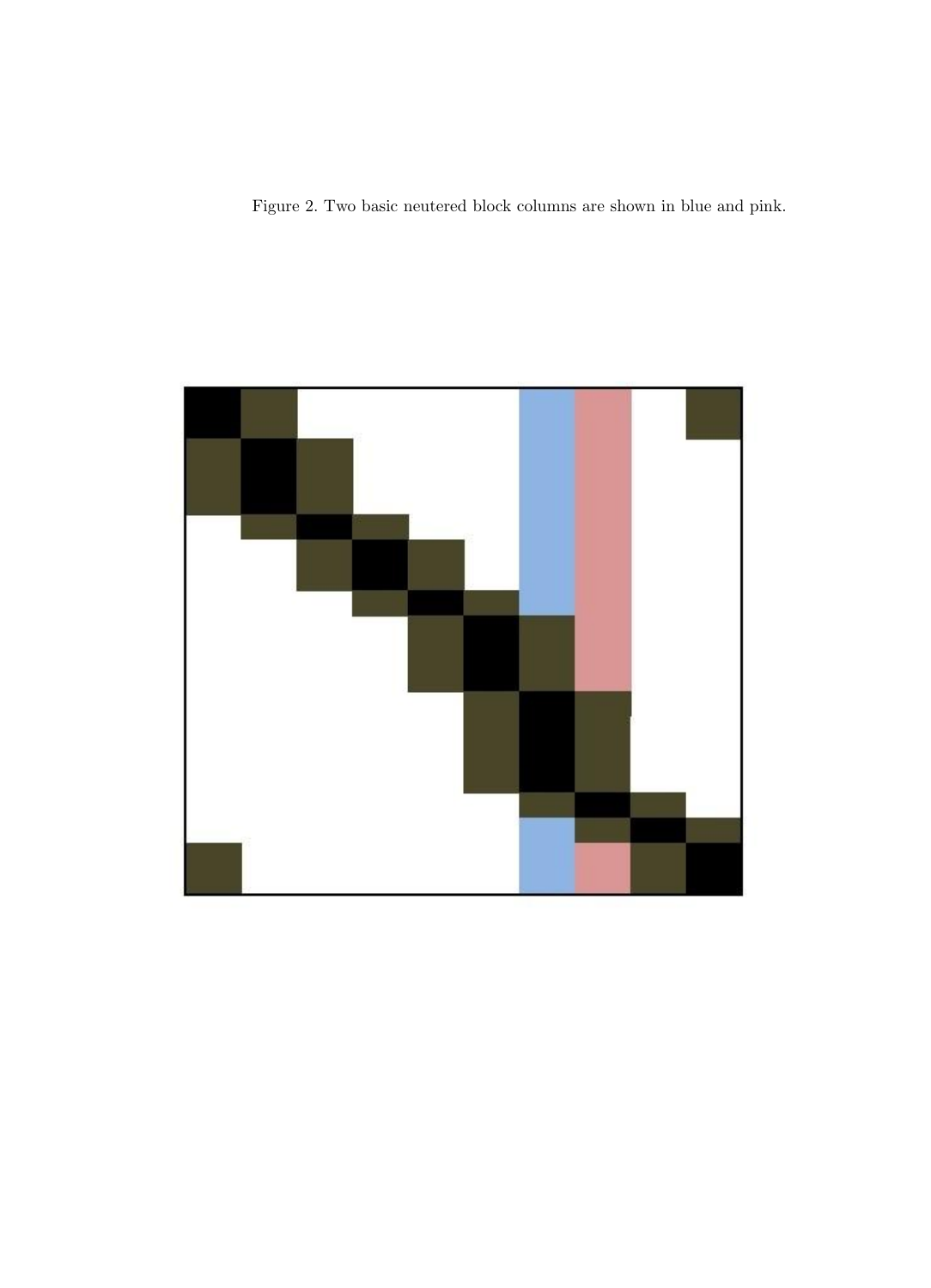Figure 3. The neutered union of two basic neutered block columns is shown in green. The rest of them is shown in blue and pink.

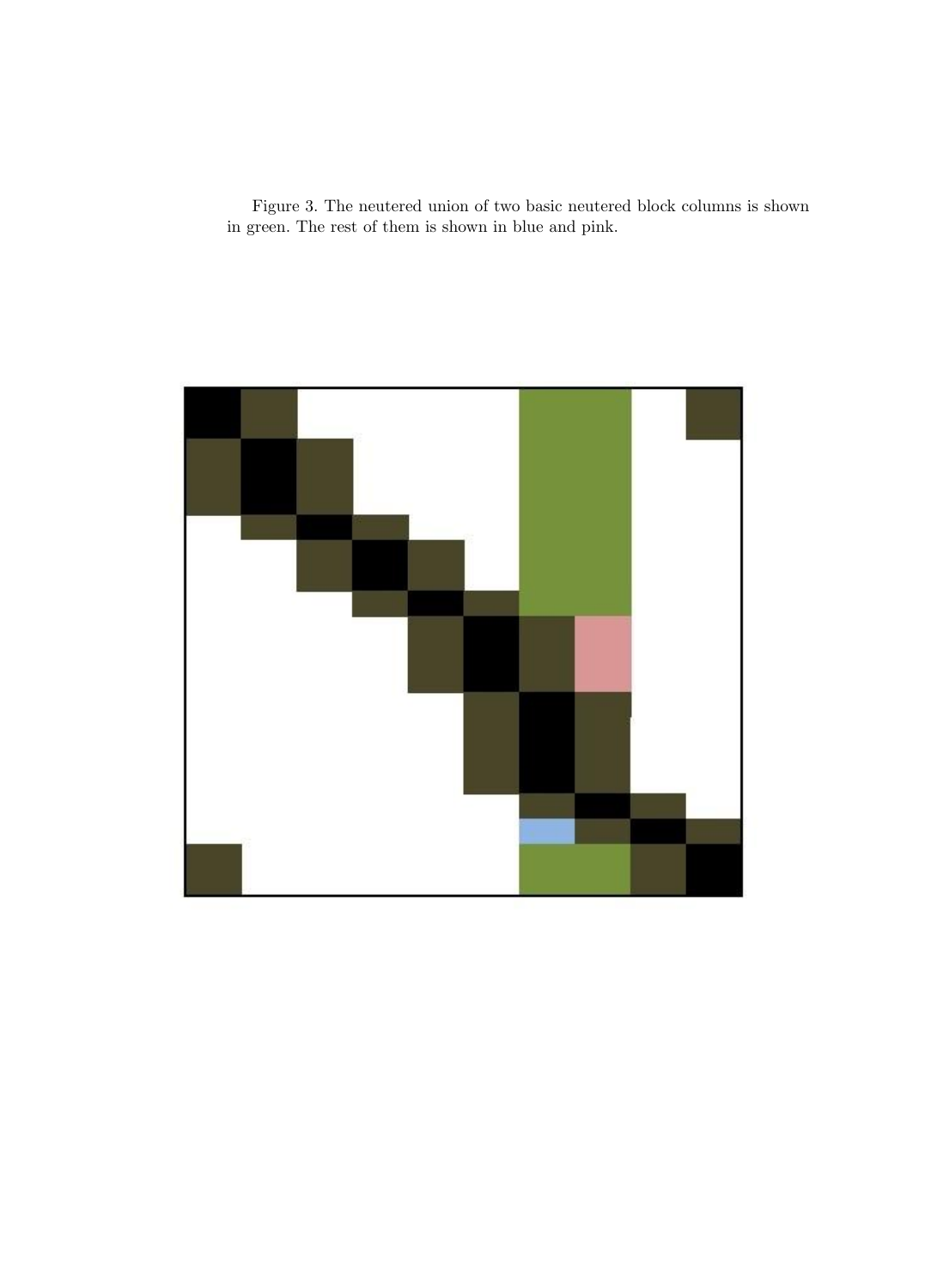Figure 4. Blue lines bound the sectors  $\varGamma_0,$   $\varGamma_1,$   $\varGamma_3,$   $\varGamma_{k-2},$  and  $\varGamma_{k-1}.$ 

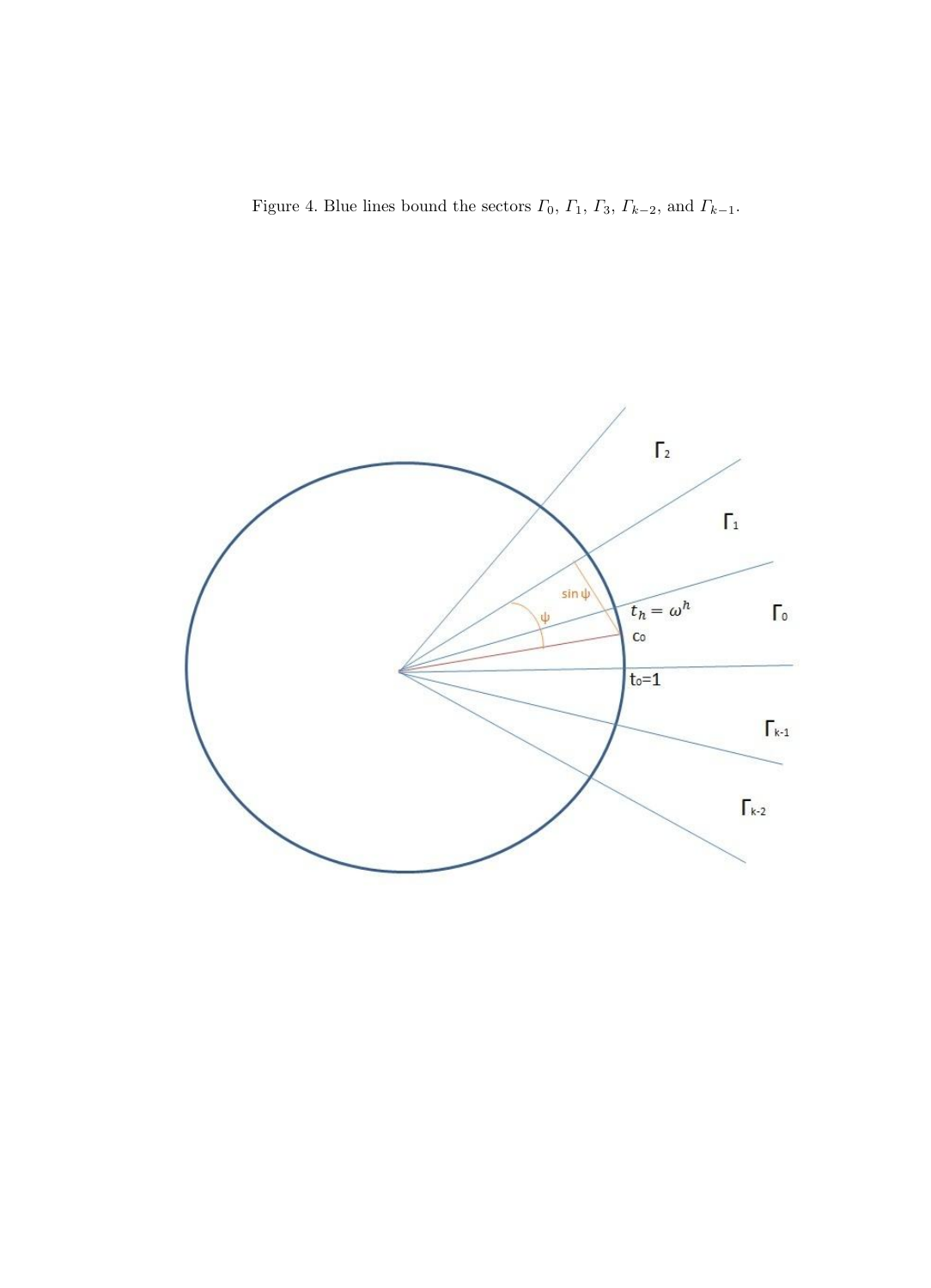Figure 5. Blue lines bound the sectors  $\Gamma_0$ ,  $\Gamma_1$ ,  $\Gamma_3$ ,  $\Gamma_{k-2}$ , and  $\Gamma_{k-1}$ . Purple lines bound the sectors  $\Gamma_0$ ,  $\Gamma_1$ ,  $\Gamma_3$ ,  $\Gamma_{k-2}$ , and  $\Gamma_{k-1}$ .

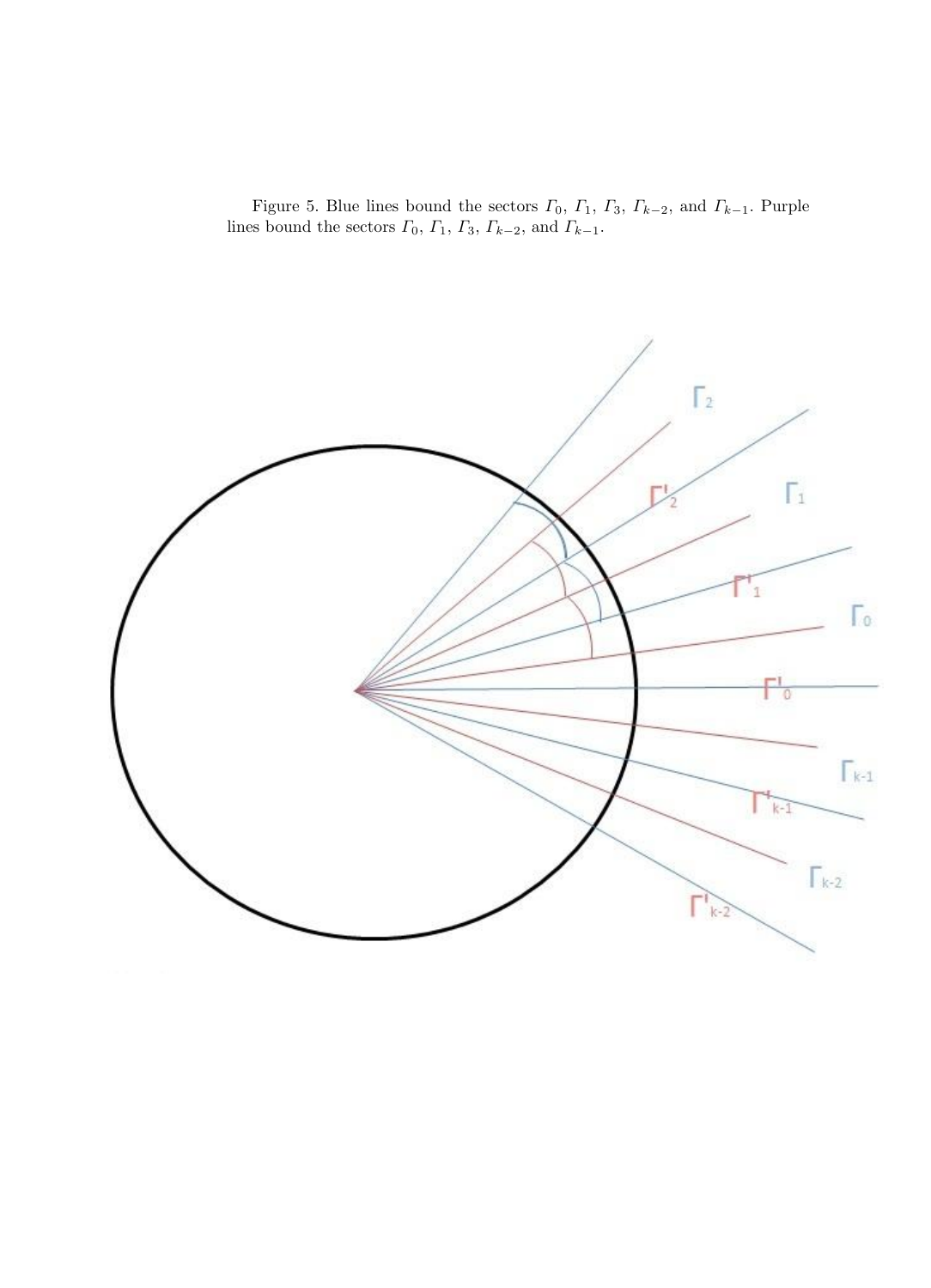Figure 6. A basic neutered block column  $N_q$  is shown in green. The remaining parts of two basic neutered block columns  $N_q$  and  $N_{q+1}$  are shown in blue and pink, respectively.

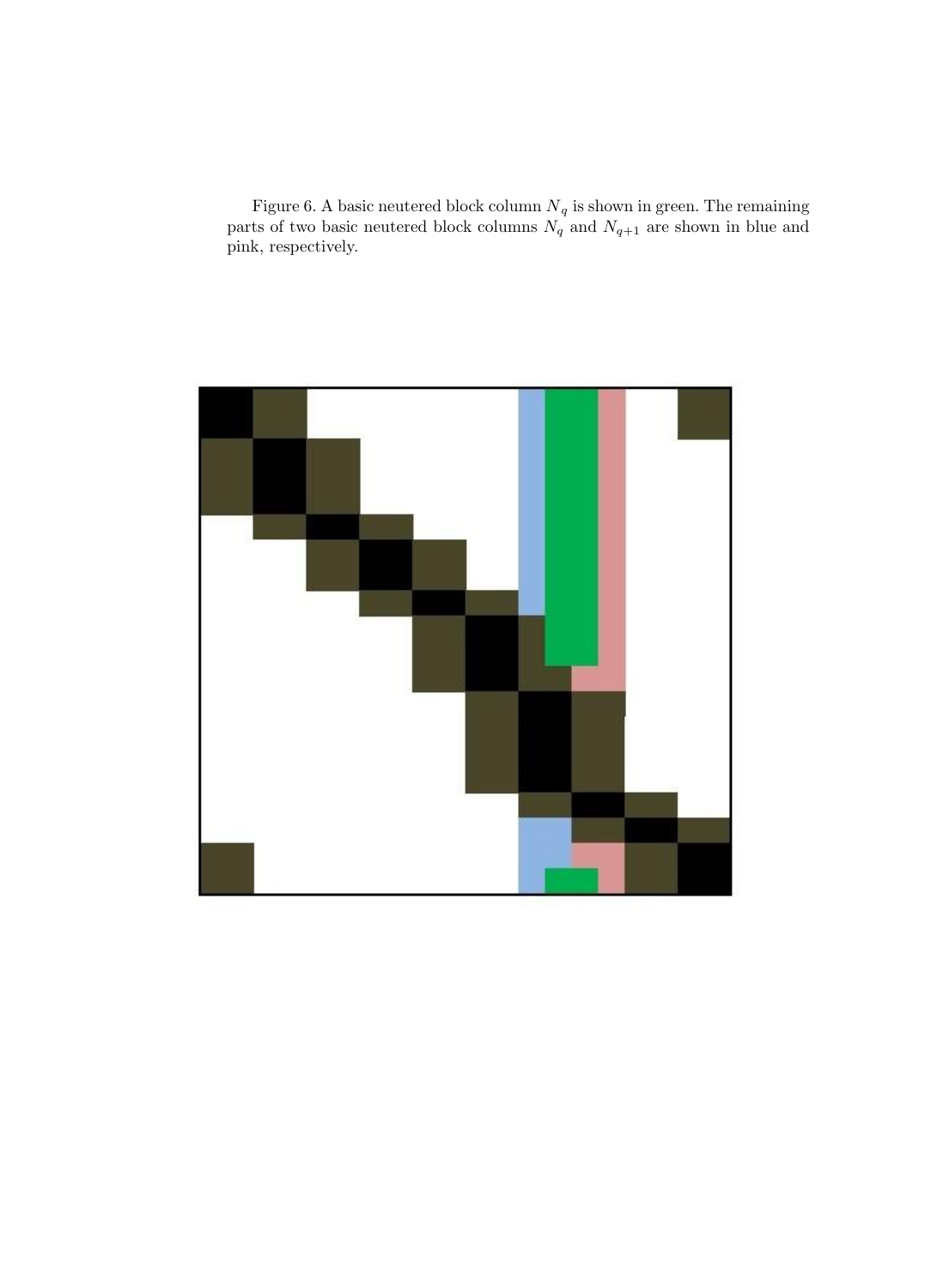Acknowledgements: Our research has been supported by the NSF Grant CC 1116736 and the PSC CUNY Awards 64512–0042 and 65792–0043.

## References

| [B99]         | R. Bracewell, The Fourier Transform and Its Applications. McGraw-Hill,<br>New York, 1999 (3rd edition).                                                                                                                                                                             |
|---------------|-------------------------------------------------------------------------------------------------------------------------------------------------------------------------------------------------------------------------------------------------------------------------------------|
| [BEGO08]      | T. Bella, Y. Eidelman, I. Gohberg, V. Olshevsky, Computations with<br>Quasiseparable Polynomials and Matrices, Theoretical Computer Science,<br><i>Special Issue on Symbolic-Numerical Algorithms</i> (D. A. Bini, V. Y. Pan,<br>and J. Verschelde editors), 409, 2, 158-179, 2008. |
| [BF00]        | D. A. Bini, G. Fiorentino, Design, Analysis, and Implementation of a<br>Multiprecision Polynomial Rootfinder, Numer. Algs., 23, 127-173, 2000.                                                                                                                                      |
| $[B-O83]$     | M. Ben-Or, Lower Bounds for Algebraic Computation Trees, Proceedings<br>of 15th Annual ACM Symposium on Theory of Computing (STOC'83),<br>80-86, ACM Press, New York, 1983.                                                                                                         |
| [BP70]        | A. Björck, V. Pereyra, Solution of Vandermonde Systems of Equations,<br>Math. of Computation, 24, 893-903, 1970.                                                                                                                                                                    |
| [BP94]        | D. Bini, V. Y. Pan, Polynomial and Matrix Computations, Volume 1:<br>Fundamental Algorithms, Birkhäuser, Boston, 1994.                                                                                                                                                              |
| [CGR98]       | J. Carrier, L. Greengard, V. Rokhlin, A Fast Adaptive Algorithm for<br>Particle Simulation, SIAM J. Scientific Computing, 9, 669-686, 1998.                                                                                                                                         |
| [CGS07]       | S. Chandrasekaran, M. Gu, X. Sun, J. Xia, J. Zhu, A superfast algorithm<br>for Toeplitz systems of linear equations, SIAM J. Matrix Anal. Appl., 29,<br>$1247 - 1266$ , 2007.                                                                                                       |
| [EG02]        | Y. Eidelman, I. Gohberg, A Modification of the Dewilde-van der Veen<br>Method for Inversion of Finite Structured Matrices, Linear Algebra and<br><i>Its Applications</i> , <b>343</b> , 419-450, 2002.                                                                              |
| [EGHa]        | Y. Eidelman, I. Gohberg, I. Haimovici, Separable type representations of<br>matrices and fast algorithms. Volume 1. Basics. Completion problems.<br>Multiplication and inversion algorithms, Birkhauser, 2013.                                                                      |
| [EGHb]        | Y. Eidelman, I. Gohberg, I. Haimovici, Separable type representations of<br>matrices and fast algorithms. Volume 2. Eigenvalue method, Birkhauser,<br>2013.                                                                                                                         |
| $[{\rm F}72]$ | C. M. Fiduccia, Polynomial Evaluation via the Division Algorithm: The<br>Fast Fourier Transform Revisited, <i>Proc. 4th Annual ACM Symp.</i> on The-<br>ory of Computing $(TOC'72)$ , 88–93, 1972.                                                                                  |
| [G98]         | M. Gu, Stable and Efficient Algorithms for Structured Systems of Linear<br>Equations, SIAM J. Matrix Anal. Appl., 19, 279-306, 1998.                                                                                                                                                |
| [GI88]        | W. Gautschi, G. Inglese, Lower Bounds for the Condition Number of<br>Vandermonde Matrices, Numerische Mathematik, 52, 241–250, 1988.                                                                                                                                                |
| [GG03]        | J. von zur Gathen, J. Gerhard, Modern Computer Algebra, Cambridge<br>University Press, Cambridge, UK, 2003 (second edition).                                                                                                                                                        |
| [GGS87]       | A. Gerasoulis, M. D. Grigoriadis, L. Sun, A Fast Algorithm for Trummer's<br>Problem, SIAM Journal on Scientific and Statistical Computing, 8, 1,<br>135–138, 1987.                                                                                                                  |
| [GKO95]       | I. Gohberg, T. Kailath, V. Olshevsky, Fast Gaussian Elimination with<br>Partial Pivoting for Matrices with Displacement Structure, Mathematics                                                                                                                                      |

of Computation, 64, 1557–1576, 1995.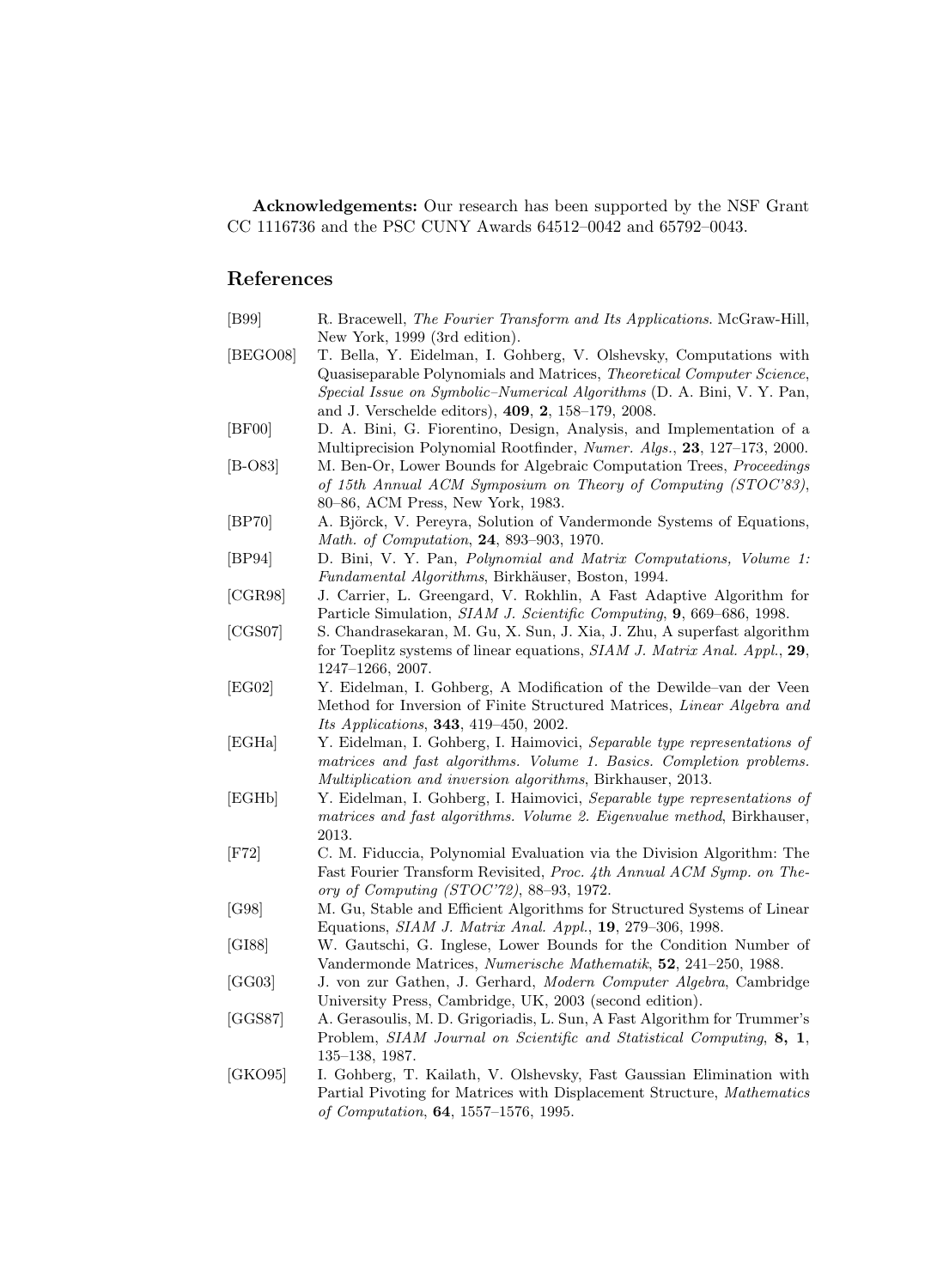- [GL96] G. H. Golub, C. F. Van Loan, Matrix Computations, 3rd edition, The Johns Hopkins University Press, Baltimore, Maryland, 1996.
- [GO94] I. Gohberg, V. Olshevsky, Complexity of Multiplication with Vectors for Structured Matrices, Linear Algebra Appls., 202, 163–192, 1994.
- [GR87] L. Greengard, V. Rokhlin, A Fast Algorithm for Particle Simulation, Journal of Computational Physics, 73, 325–348, 1987.
- [GS66] W. Gentelman, G. Sande, Fast Fourier Transform for Fun and Profit, Full Joint Comput. Conference, 29, 563–578, 1966.
- [H72] E. Horowitz, A Fast Method for Interpolation Using Preconditioning, Information Processing Letters, 1, 4, 157–163, 1972.
- [KZ08] S. Köhler, M. Ziegler, On the Stability of Fast Polynomial Arithmetic, Proc. 8-th Conference on Real Numbers and Computers (J.D. Bruguera, M. Daumas, eds.), 147–156, 2008.
- [LRT79] R. J. Lipton, D. Rose, R. E. Tarjan, Generalized Nested Dissection, SIAM J. on Numerical Analysis, 16, 2, 346–358, 1979.
- [MB72] R. Moenck, A. Borodin, Fast Modular Transform via Division, *Proceed*ings of 13th Annual Symposium on Switching and Automata Theory, 90– 96, IEEE Computer Society Press, Washington, DC, 1972.
- [MRT05] P. G. Martinsson, V. Rokhlin, M. Tygert, A fast algorithm for the inversion of Toeplitz matrices, Comput. Math. Appl., 50, 741–752, 2005.
- [P64] F. Parker, Inverses of Vandermonde matrices, Amer. Math. Monthly, 71, 410–411, 1964.
- [P66] V. Y. Pan, On Methods of Computing the Values of Polynomials, Uspekhi Matematicheskikh Nauk, 21, 1(127), 103–134, 1966. [Transl. Russian Mathematical Surveys, 21, 1(127), 105–137, 1966.]
- [P90] V. Y. Pan, On Computations with Dense Structured Matrices, Math. of Computation, 55, 191, 179–190, 1990. Proceedings version in Proc. Intern. Symposium on Symbolic and Algebraic Computation (ISSAC'89), 34–42, ACM Press, New York, 1989. 5
- [P91]
- [P93] V. Y. Pan, Parallel Solution of Sparse Linear and Path Systems, in Synthesis of Parallel Algorithms (J.H. Reif, editor), Chapter 14, pp. 621–678, Morgan Kaufmann publishers, San Mateo, California (1993).
- [P95] V. Y. Pan, An Algebraic Approach to Approximate Evaluation of a Polynomial on a Set of Real Points, Advances in Computational Mathematics, 3, 41–58, 1995.
- [P01] V. Y. Pan, Structured Matrices and Polynomials: Unified Superfast Algorithms, Birkhäuser/Springer, Boston/New York, 2001.
- [Pa] V. Y. Pan, Transformations of Matrix Structures Work Again, Tech. Report TR 2013004, PhD Program in Comp. Sci., Graduate Center, CUNY, 2013
	- Available at http://www.cs.gc.cuny.edu/tr/techreport.php?id=446
- [PR93] V. Y. Pan, J. Reif, Fast and Efficient Parallel Solution of Sparse Linear Systems, SIAM J. on Computing, 22, 6, 1227–1250, 1993.
- [PSLT93] V. Y. Pan, A. Sadikou, E. Landowne, O. Tiga, A New Approach to Fast Polynomial Interpolation and Multipoint Evaluation, Computers and Math. (with Applications), 25, 9, 25–30, 1993.
- [PW03] V. Y. Pan, X. Wang, Inversion of Displacement Operators, SIAM J. on Matrix Analysis and Applications, 24, 3, 660–677, 2003.